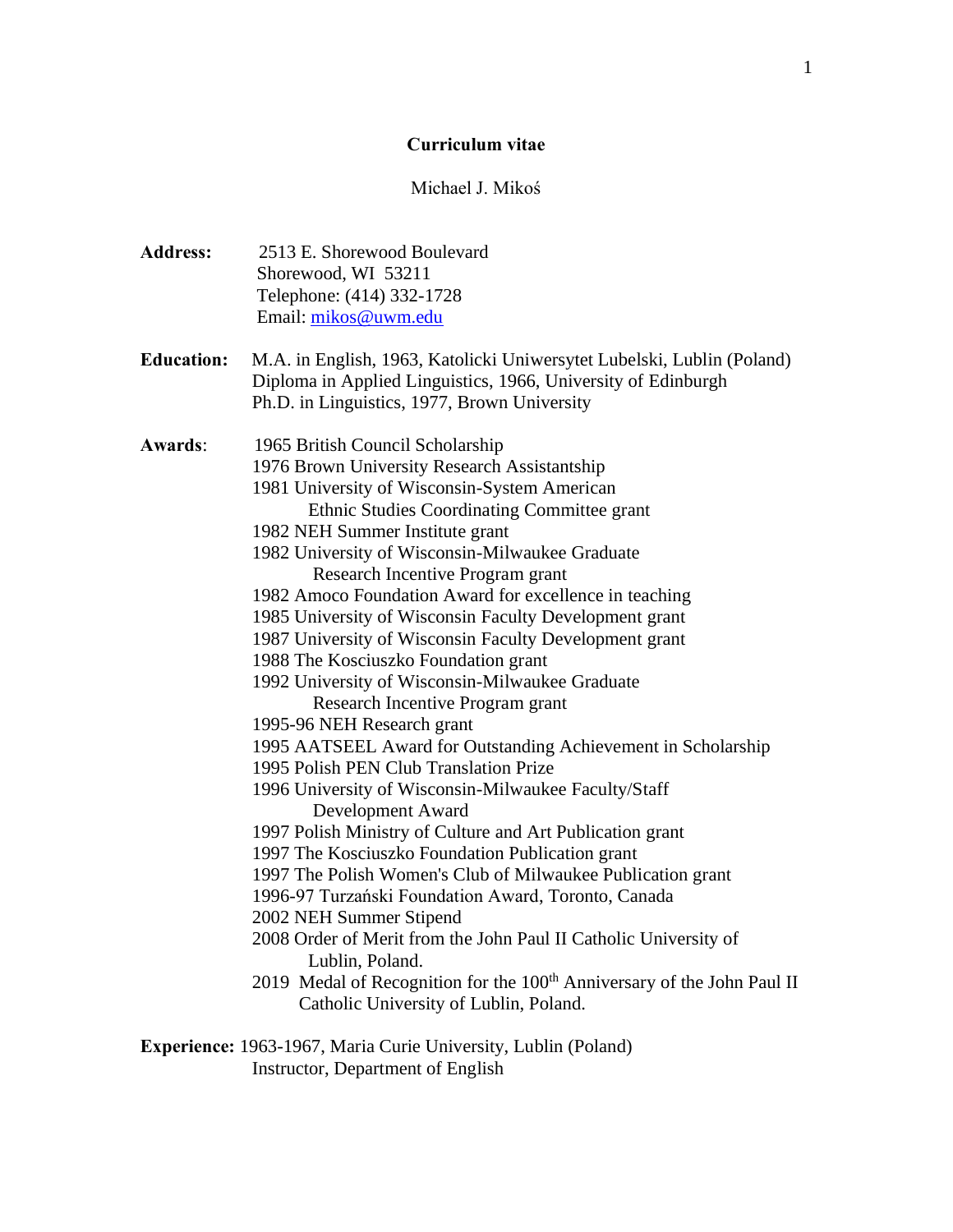1968-1974, Ricker College Assistant Professor, Department of English

 1976-1977, Brown University Research Assistant, Department of Linguistics

 1977, Brown University Instructor, Department of Slavic Languages

 1978-1984 University of Wisconsin-Milwaukee Assistant Professor, Department of Slavic Languages

 1982-1983 University of Wisconsin-Milwaukee Assistant Coordinator of the Language Laboratories and the Simultaneous Interpretation Facility

 1984-1990 University of Wisconsin-Milwaukee Associate Professor, Department of Slavic Languages

 1985-1989 University of Wisconsin-Milwaukee Chairman, Department of Slavic Languages

 1988 University of Wisconsin-Milwaukee Acting Director, Language Resource Center

 1990-2008 Director, Language Resource Center and the Simultaneous Interpretation Facility

 1990- present, Professor, Department of Foreign Languages and Literature

 2011, Spring semester, Visiting Professor, Katolicki Uniwersytet Lubelski Jana Pawła II, Lublin, Poland

2013-2017, Chair, Department of Foreign Languages and Literature

**Membership in** American Association of Teachers of Slavic and East **Associations:** European Languages (AATSEEL) (1978-) American Association for the Advancement of Slavic Studies (AAASS) (1987-) The Polish Institute of Arts and Sciences of America (PIASA) (1981-) International Association for Learning Laboratories (IALL) (1990-2008)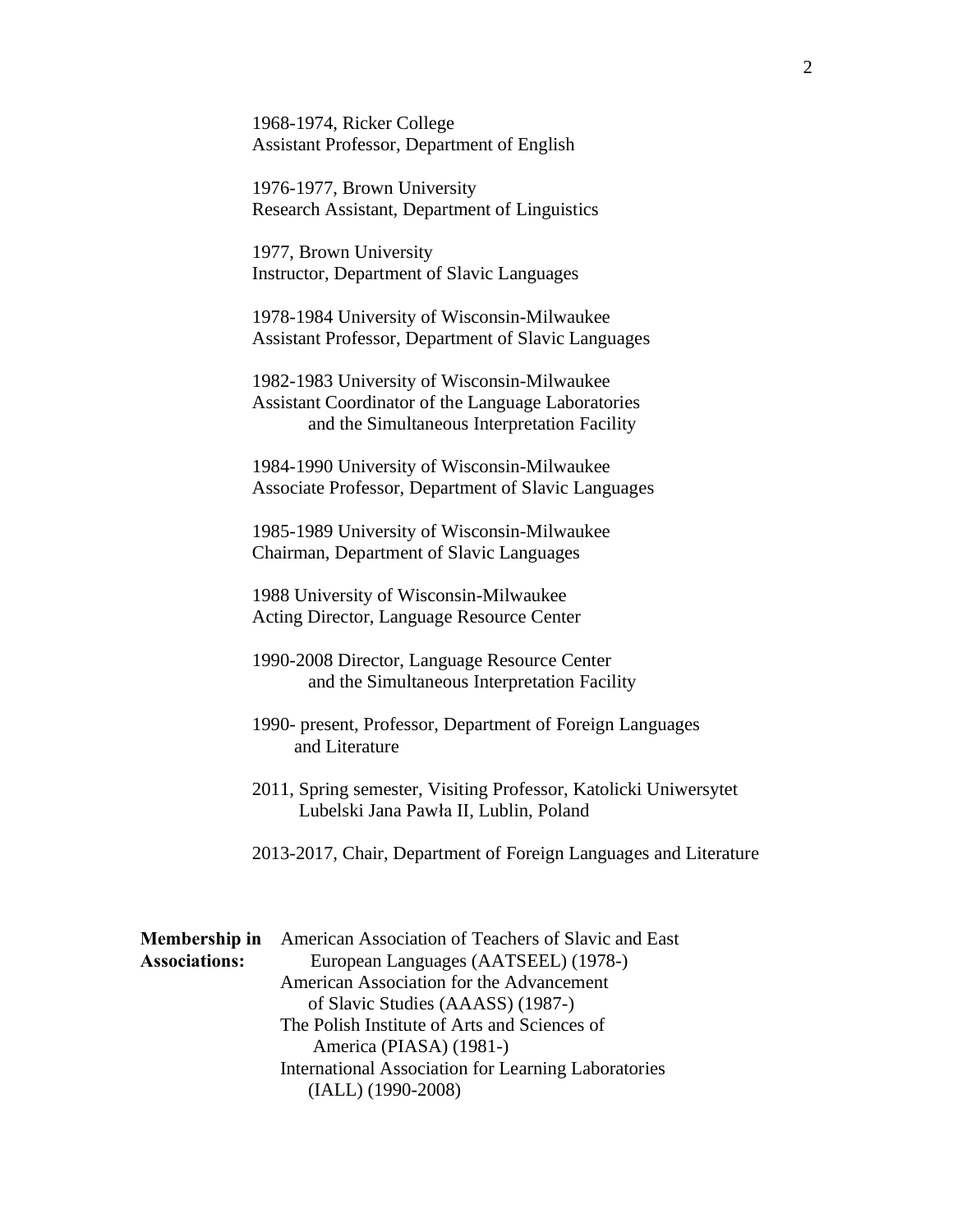The Kosciuszko Foundation (1997-)

**Membership of** *The Sarmatian Review* (1996-), *The Polish Review* (2000-2008), **Editorial Boards**: *Etnolingwistyka* (2006-), *Milwaukee History* (1987-1995), *Slavic and East European Journal* (1989-1992). *Roczniki Humanistyczne* (2012-) at John Paul II Catholic University of Lublin, Poland. *Annales, Sectio FF, Philologiae*, at Maria Curie-Skłodowska University, Lublin, Poland (2015-); *Annales* of the Association of Polish Scholars in Lithuania (2017-).

> Milwaukee County Historical Society Board of Directors (1986- 1994). Member of the Metchie J. Budka Award Committee at the Kościuszko Foundation, 1996-1998. A Board member, International Committee of Slavists (2003). Board member, National Screening Committee, Institute of International Education (2000-2003).

## **Publications**

#### **Books:**

- 1978. *Problems in Polish Phonology*. Ph. D. dissertation. Ann Arbor, MI: University Microfilms International.
- 1982. *Early Maps of Poland (1508-1772) in the American Geographical Society Collection*. Milwaukee: American Geographical Society Collection.
- 1992. *Medieval Literature of Poland. An Anthology*. New York and London: Garland Publishing.
- 1994. *W pogoni za Sienkiewiczem. Z odnalezionych dzienników Almy Curtin*. [On the Trail of Sienkiewicz. From the Unpublished Diaries of Alma Curtin]. Warszawa: Constans.
- 1995. *Polish Renaissance Literature. An Anthology*. Columbus, OH: Slavica Publishers.
- 1995. *Treny. Laments* by Jan Kochanowski. Warszawa: Constans. 2nd ed. Lublin: Norbertinum, 1998.
- 1996. *Polish Baroque and Enlightenment Literature. An Anthology.* Columbus, OH: Slavica Publishers.
- 1998. *Adam Mickiewicz. The Sun of Liberty*. Warszawa: Energeia.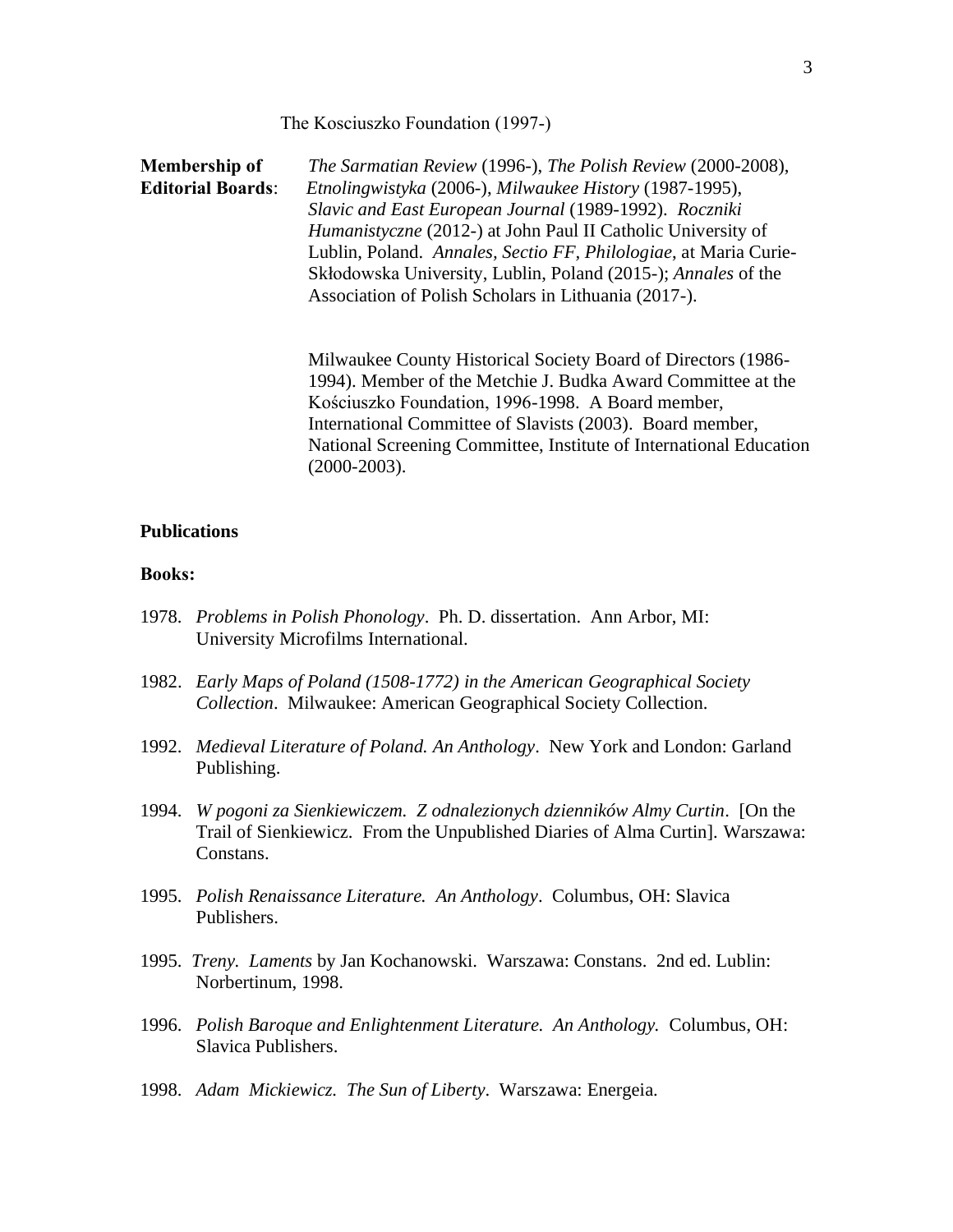- 1999. *Polish Literature from the Middle Ages to the End of the Eighteenth Century. A Bilingual Anthology*. Warszawa: Constans.
- 1999. *Juliusz Słowacki. This Fateful Power*. Lublin: Norbertinum.
- 2002. *The Virgin Mary's Crown. A Bilingual Anthology of Medieval Polish Marian Poetry*. Cracow: Collegium Columbinum (with Roman Mazurkiewicz).
- 2002. *Polish Romantic Literature. An Anthology.* Bloomington, IN: Slavica Publishers.
- 2006. *Polish Literature from 1864 to 1918. Realism and Young Poland. An Anthology*. Bloomington, IN: Slavica Publishers.
- 2008. *Polish Literature from 1918 to 2000. An Anthology*. Bloomington, IN: Slavica Publishers.
- 2012. *Zarys historii polonistyki w Ameryce Północnej*. [*An Outline of the History of Polish Studies in North America*.] Katowice: Silesian University Press.
- 2015. *City of Memory. A Bilingual Anthology of Contemporary Polish Poetry*. Bloomington, IN: Slavica Publishers.
- 2018. *Jan Kochanowski. Trifles, Songs, and St. John's Eve Song*. Lublin: John Paul II Catholic University of Lublin Press.

### **Textbooks:**

- 1986. *Polish Vocabulary and Grammar I*. Milwaukee: Language Resource Center, University of Wisconsin-Milwaukee.
- 1988. *Polish Vocabulary and Grammar II*. Milwaukee: Language Resource Center, University of Wisconsin-Milwaukee.

#### **Chapters in books:**

- 1980. Polish in the United States: a study in language change. In *Studies in Ethnicity: The East European Experience in America*. Ed. by C. Ward et al. New York: Columbia University Press, 15-26.
- l984. Język polski w Stanach Zjednoczonych: Studium przemian języka. In *II Kongres Uczonych Polskiego Pochodzenia. Zbiór Materiałów*. Ed. by H. Kubiak and J. Wróbel, Wrocław: Ossolineum, 259-266.
- 1984. Wpływ *Chłopów* Reymonta na *Pożądanie w cieniu wiązów* O'Neilla.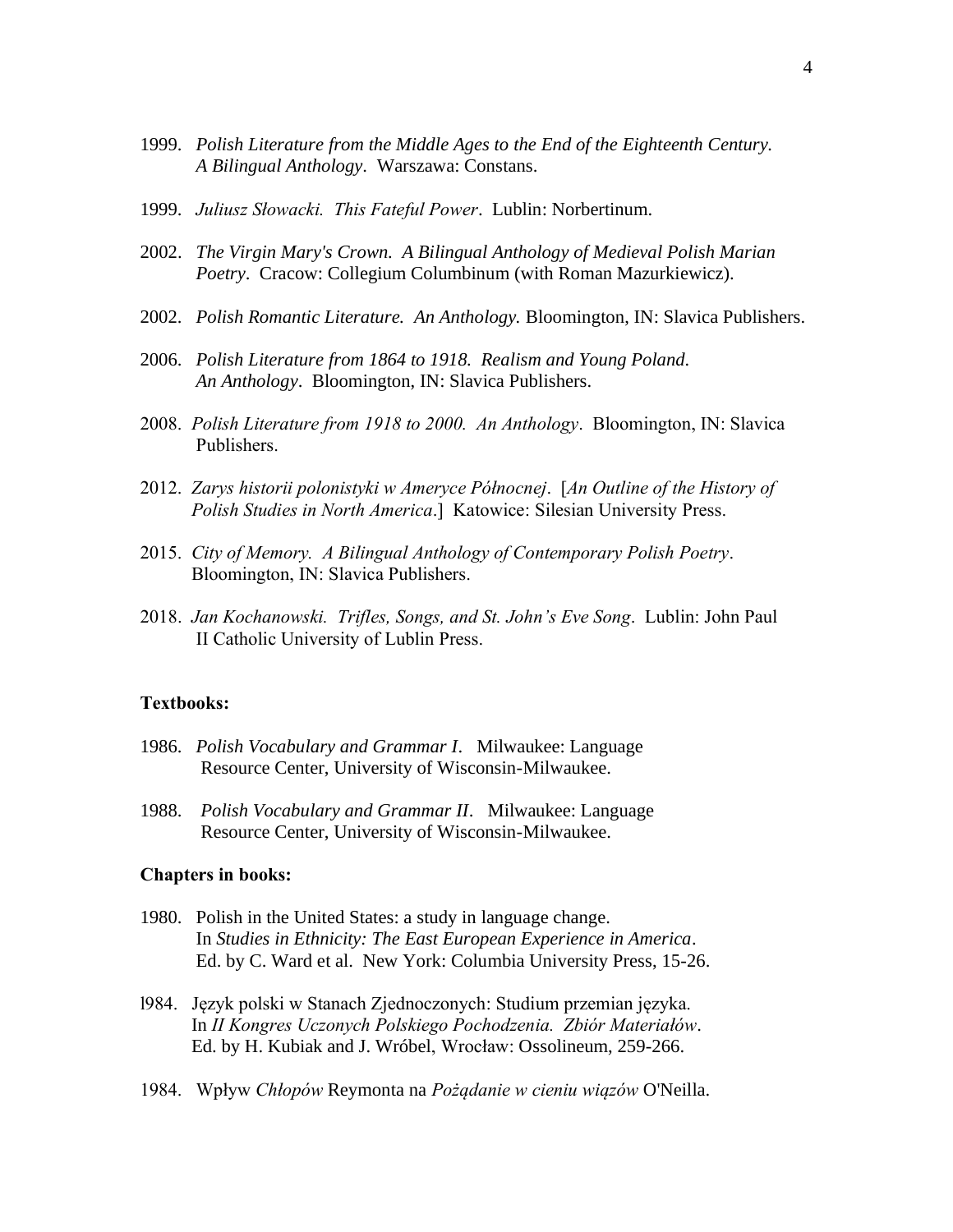[The Influence of Stanisław Reymont's the Peasants on Eugene O'Neills's Desire Under the Elms.] In *II Kongres Uczonych Polskiego Pochodzenia. Zbiór Materiałów*. Ed. by H. Kubiak and J. Wróbel, Wrocław: Ossolineum, 405-417 (with David Mulroy).

- 1990. Komputer w nauczaniu języka polskiego. [Using Computers to Teach Polish]. In *O język i kulturę polską w środowiskach polonijnych*. Ed. by E. Kantor and J. Rokicki, Warszawa: Biblioteka Narodowa, 139-142.
- 1990. Historia nauczania jezyka polskiego w Stanach Zjednoczonych. [The History of Teaching Polish in the United States]. In *Język polskiw świecie*. Ed. by W. Miodunka, Warsaw, PWN, 335-340. Also in: *O język i kulturę polską w środowiskach polonijnych*, Ed. by R. Kantor and J. Rokicki, Warszawa: Biblioteka Narodowa, 143-148.
- 1992. Monarchs and Magnates: Maps of Poland in the Sixteenth and Eighteenth Centuries. In *Monarchs, Ministers, and Maps. The Emergence of Cartography as a Tool of Government in Early Modern Europe*. Ed. by David Buisseret. Chicago: University of Chicago Press, 168-181.
- 1993. The Reception of Bolesław Prus's *The Pharaoh* in the United States. In *Bolesław Prus. Twórczość i recepcja*. Ed. by Eugenia Łoch and Stanisław Fita. Lublin: Lubelskie Towarzystwo Naukowe, 229-247.
- 1997. Nauczanie języka polskiego za pomocą nowych systemów technicznych oraz perspektywy na przyszłość. [Teaching Polish with New Technologies]. In *Oświata polskojęzyczna za granicą. Stan obecny i perspektywy rozwoju*. Ed. by Jan Mazur. Warszawa: Stowarzyszenie "Wspólnota Polska," 250-256.
- 2003. On faithful translations. In *Workshop on Translation III*. Ed. by Richard Sokoloski, Henryk Duda, and Konrad Klimkowski. Lublin—Ottawa: Towarzystwo Naukowe Katolickiego Uniwersytetu Lubelskiego—Slavic Research Group University of Ottawa, 141-148.
- 2005. Confessions of a Polish translator. In *Workshop on Translation IV.* Ed. by Richard Sokoloski, Henryk Duda, Konrad Klimkowski, and Jolanta Klimek. Lublin—Ottawa: Towarzystwo Naukowe Katolickiego Uniwersytetu Lubelskiego—Slavic Research Group University of Ottawa, 265-279.
- 2007. Henryk Sienkiewicz. In *Dictionary of Literary Biography.* Vol. 332*. Nobel Prize Laureates in Literature. Part 4*. Ed. by Tracy Bitonti. Farmington Hills, MI: Thomas Gale, 234-250.
- 2007. Zarys historii polonistyki w Ameryce Północnej. [An Outline of the History of Polish Studies in North America]. In *Literatura polska w świecie*. Vol. II. Ed. by Romuald Cudak. Katowice: Silesian University Press,206-222.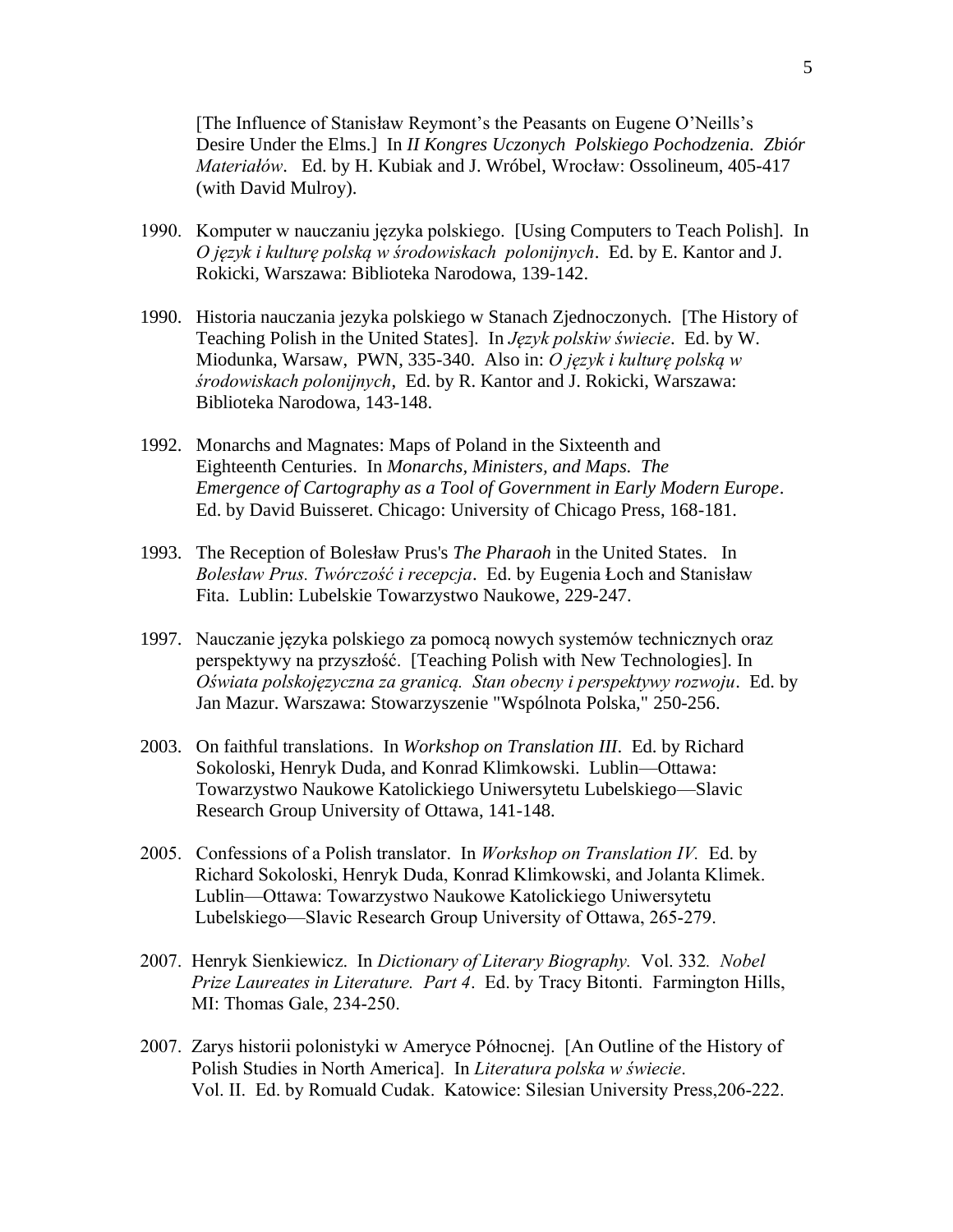- 2009. Odbiór Sienkiewiczowskiego *Quo vadis* w Stanach Zjednoczonych. [The Reception of Henryk Sienkiewicz's *Quo Vadis* in the United States]. In *Słowa i metody*. Ed. by Alina Kochańczyk et.al. Lublin: Maria Curie-Skłodowska Press, 369-377.
- 2010. Synowie Hermesa: północnoamerykańscy tłumacze literatury polskiej. [Hermes's Sons: Sienkiewicz's Translators in North America]. In: *Literatura polska w świecie*. Vol. III. Ed. by Romuald Cudak. Katowice: Silesian University Press, 404-413.
- 2012. Obecność literatury polskiej w Ameryce Północnej i Anglii. [The Presence of Polish Literature in North America and England]. In: *Literatura polska w świecie.* Vol. IV. Ed. by Romuald Cudak. Katowice: Silesian Uniwersity Press, 123-130.
- 2014. Główne ośrodki polonistyczne w Ameryce Północnej. [Major Centers of Polish Studies in North America]. In: *Literatura polska w świecie*. Vol. V. Ed. by Romuald Cudak. Katowice: Silesian Uniwersity Press, 382-391.
- 2014. Miłosz—tłumacz poezji polskiej na język angielski. [Miłosz-a translator of Polish poetry into English]. In *Polonistyka wobec wezwań współczesności.* 2 vols. Ed. by Stanisław Gajda and Irena Jokiel. Opole: Opole University Press, Vol. I, 714- 723.
- 2016. Leo Wiener z Białegostoku, pionier slawistyki w Ameryce Północnej. [Leo Wiener from Białystok, a Pioneer of Slavic Studies in North America]. In *Żydzi Wschodniej Polski,* Seria IV, *Uczeni Żydowscy*. Ed. by Grzegorz Czerwiński and Jarosław Ławski. Białystok: Białystok University Press, 21-32.
- 2016. Obecność i recepcja polskiej powieści XIX wieku w Ameryce Północnej i Anglii. [The Presence and Reception of the Nineteenth-Century Novel in North America and England]. [http://nplp/przestrzenie-henryka-sienkiewicza/sienkiewicz](http://nplp/przestrzenie-henryka-sienkiewicza/sienkiewicz-międzynarodowy)[międzynarodowy](http://nplp/przestrzenie-henryka-sienkiewicza/sienkiewicz-międzynarodowy) In Grażyna Borkowska and Lidia Wiśniewska (eds.). Warszawa: Instytut Badań Literackich Polskiej Akademii Nauk, 1-11.
- 2016. The Reception of Henryk Sienkiewicz's Works in the United States. Submitted for publication to Prof. Bujnicki (Jagiellonian University, Cracow, Poland).
- 2017. Archiwalne, kartograficzne i fotograficzne polonika w zbiorach American Geographical Society Library na Uniwersytecie Wisconsin w Milwaukee. [Archival, Cartographic, and Photographic *Polonica* at the University of Wisconsin-Milwaukee Library]. In *Z badań nad książką i księgozbiorami historycznymi*. Ed. by Jacek Puchalski et al. Warsaw: Warsaw University Press, 527-535.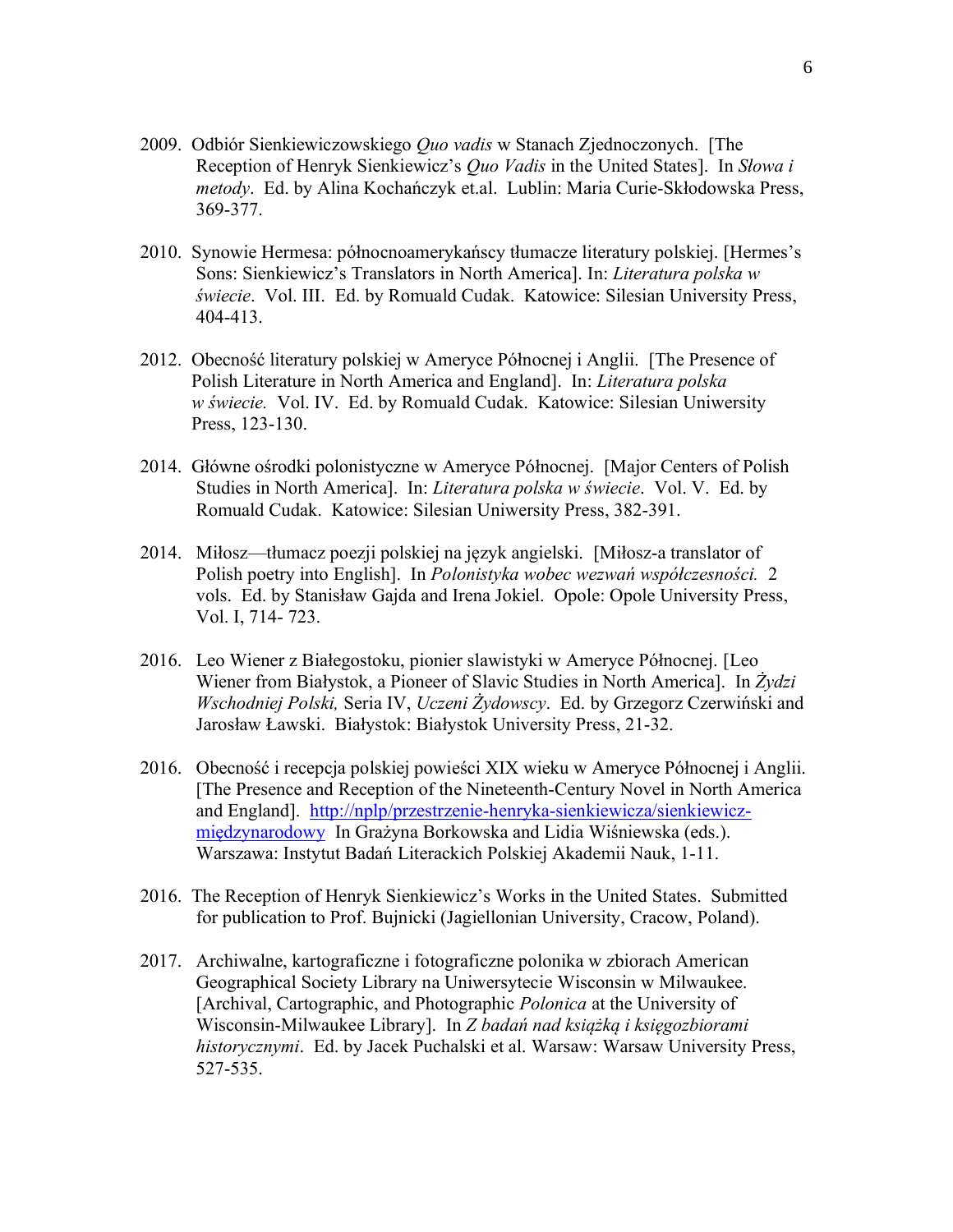- 2018. Jeremiah Curtin and Arthur Coleman, amerykańscy poloniści irlandzkiego pochodzenia. [Jeremiah Curtin and Arthur Coleman, American Scholars of Irish Origin]. In *Literatura polska, perspektywy nowej humanistyki*, Vol. I. Ed. by Romuald Cudak et al. Katowice: Silesian University Press, 167-173.
- 2018. Recepcja literatury polskiej w świecie anglosaskim—stan przekładów i dezyderaty. [The Reception of Polish Literature in the Anglo-Saxon World]. In *Literatura (i kultura) polska w świecie*. Ed. by Jolanta Tambor et al. Katowice: Silesian University Press, 69-76.
- 2018. Czesław Miłosz i Katedra im. Adama Mickiewicza na Uniwersytecie Columbia w Nowym Jorku (1948-1954). [Czesław Miłosz and the Adam Mickiewicz Chair at Columbia University in New York (1948-1954)]. In *Diaspora polska w Ameryce Północnej*. Ed. by Rafał Raczyński and Katarzyna Morawska. Gdynia: Muzeum Emigracji, 532-552.
- 2020. The Presence and Reception of the Polish Nineteenth-Century Novel in the United States and Britain. In: *Another Canon. The Polish Nineteenth-Century Novel in World Context.* Ed. by Grażyna Borkowska and Lidia Wiśniewska. Zűrich: LIT Verlag, 175-190.

## **Articles:**

- 1965. Swift's World Comedy. *Annales Universitatis Mariae Curie Sklodowska*, XVII, 3, 27-38.
- 1965. Gry językowe jako ćwiczenia wdrażające i utrwalające (Language Games as Drills). *Języki Obce w Szkole*, IX, 5, 298-301.
- 1966. Konsultacje w szkole wyższej (Tutorial System in the University). *Życie Szkoły Wyższej*, XIV, 2, 34-37 (with Adam Sozański).
- 1967. Nauczanie programowane języków obcych (Programmed Instruction in Teaching Foreign Languages). *Języki Obce w Szkole*, XI, 1, 12-16.
- 1967. Laboratorium językowe w szkole (Language Laboratory in School). *Języki Obce w Szkole*, XI, 4, 225-228.
- 1967. Ćwiczenia z kontekstem sytuacyjnym za pomocą language master (Context-of-Situation Drills with the Aid of Language Master), *Języki Obce w Szkole*, XI, 4, 229-231.
- 1976. Intonation of questions in Polish. *Journal of Phonetics*, 4, 247-253.
- 1976. Two problems in Polish phonology. *Brown University Student Working Papers*, 42-51.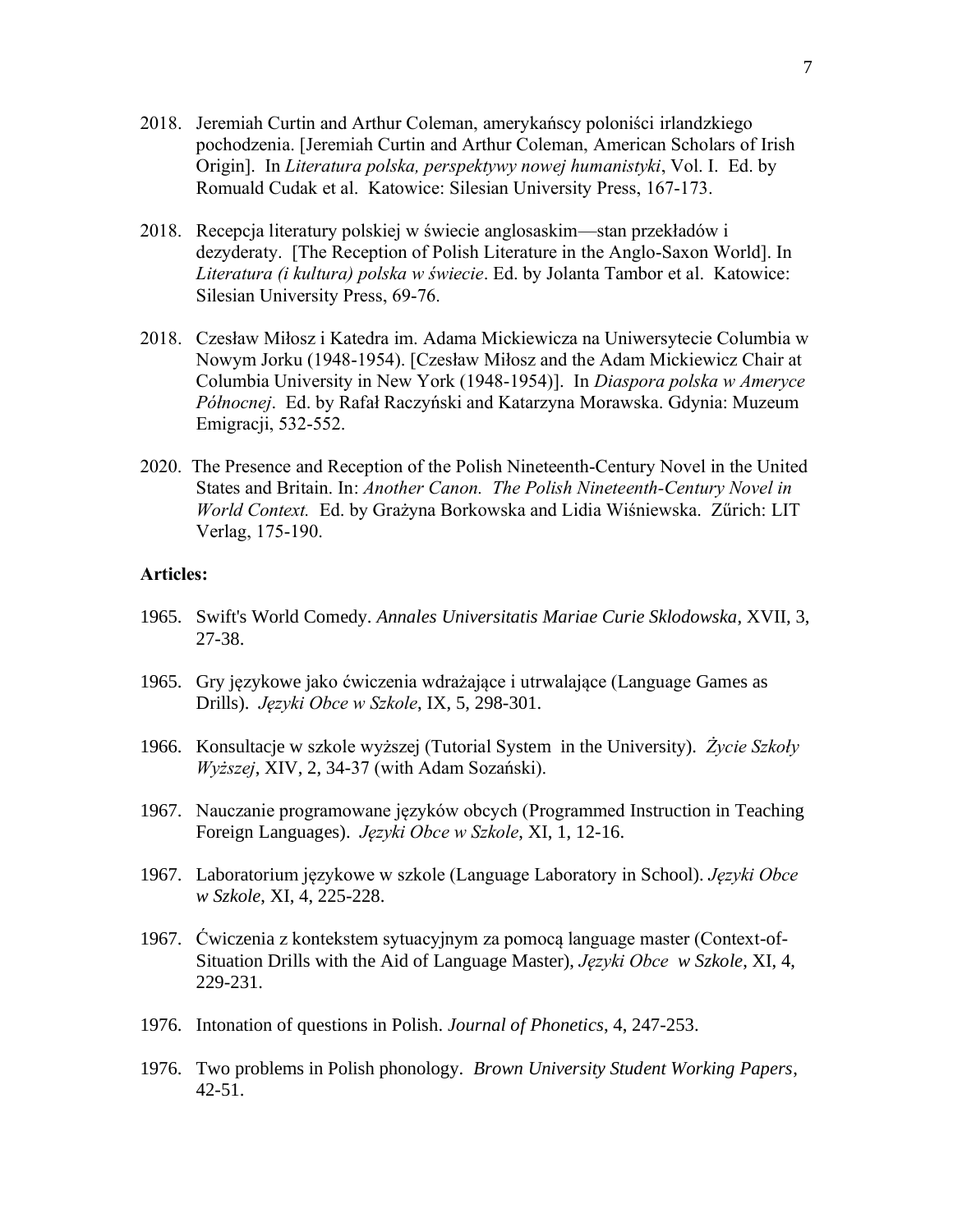- 1976. Tennis slang. *American Speech*, 3-4, 292-295 (with Louis Shea).
- 1977. Identification by adults of vowel sounds produced by an infant. *Brown University Working Papers*, II, 19-27 (with Karen Landahl).
- 1978. The roots of common tennis terms. *Tennis*, 13, 10, 42-45.
- 1978. Aspect, word-order and intonation: a study in linguistic coaction. *International Review of Slavic Linguistics*, 3, 1-2, 183-208. Abstracted in *Language and Language Behavior Abstracts*, October 1979, 13, 664 (with Henry Kučera and Cathy Scarborough).
- 1979. Phonological rules of consonants in Polish. *International Review of Slavic Linguistics*, 4, 1-2, 31-47. Abstracted in *LLBA*, April, 1981, 13, 52.
- 1979. Phonological rules of vowels in Polish. *International Review of Slavic Linguistics*, 4, 1-2, 183-192. Abstracted in *LLBA*, April 1981, 13, 52.
- 1981. A cross-language study of range of voice onset time in the perception of initial stop voicing. *Journal of the Acoustical Society of America*, 70, 5, 1261-1271 (with Patricia Keating and William Ganong).
- 1982. The University of Wisconsin-Milwaukee Summer Study in Poland (1979-1980). *Resources in Education*, 17, 3, 11 pp.
- 1982. The name of the game. A tennis etymology. *Racquet Quarterly*, Winter, 19-25.
- 1983. Polonia w Milwaukee. (Poles in Milwaukee). *Studia Polonijne*, VI, 313-316.
- 1984. Joachim Lelewel: Polish Scholar and Map Collector. *Map Collector*, 26, 20-24.
- 1984. Karol Buczek (1902-1983). *Map Collector*, 27, 46.
- 1985. Selected bibliography of Karol Buczek writings on the history of cartography. *Imago Mundi*, 37, 85-86.
- 1985. The alternative forms of the future imperfect tense in Polish. *Slavic and East European Journal,* 29, 4, 448-460.
- 1985. The History of Teaching Polish in the United States. *Polish Review*, XXX, 4, 405-411.
- 1985. Polska na mapie świata Giovanniego Leardo. [Poland on the World Map of Giovanni Leardo]. .*Polski Przegląd Kartograficzny* 17, 18-23.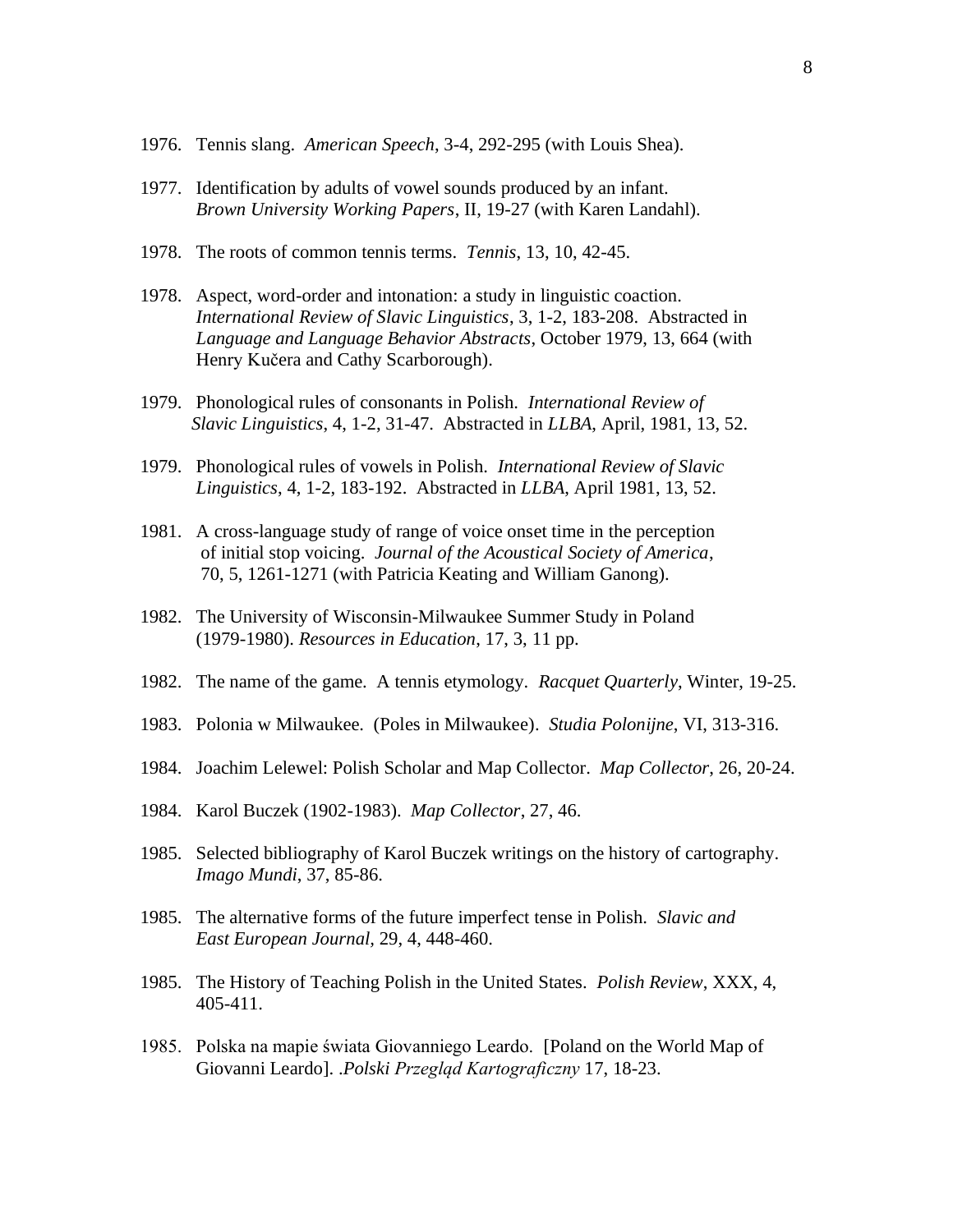- 1986. Reymont's *The Peasants*: A Probable Influence on *Desire Under the Elms*.  *Eugene O'Neill Newsletter*, X, 1, 4-15 (with David Mulroy).
- 1986. Lelewel Joachim. *Lexikon zur Geschichte der Kartographie*. I. Kretschmer et al. (eds.). Wien: Franz Deuticke, 445-446.
- 1986. Sienkiewicz i Curtin. *Pamiętnik Literacki*, LXXVII, 3, 189-201.
- 1986. Moving clitics in Polish and Some Crosslinguistic Generalizations. *Studia Slavica Hungarica*, 32, 1-4, 327-336 (with Edith Moravcsik).
- 1987. Computer Assisted Teaching of Polish. *Polish Review*, XXXII, 3, 287-291.
- 1987. Sienkiewicz w oczach Curtinów. [Sienkiewicz in the Eyes of the Curtins]. *Roczniki Humanistyczne Towarzystwa Naukowego Katolickiego Uniwersytetu Lubelskiego*, XXXV, 1, 77-128.
- 1988. Nauczanie komputerowe języka polskiego [Teaching Polish with Computers]. *Wisełka*, 1/22, 41-42.
- 1988. Erik Dahlbergh and his views of Polish towns. *Polish Review*, XXXIII, 2, 143- 155.
- 1989. The Polish Kings and Cartography. *Imago Mundi*, 41, 76-86.
- 1990. Alma Cardell Curtin, the Woman Behind Jeremiah Curtin. *Milwaukee History*. 13, 2, 53-68.
- 1990. Amerykańskie tłumaczenie *Faraona* Prusa i echa jego recepcji. [American Translations of Bolesław Prus's *The Pharaoh* and the Echoes of Its Reception]. *Pamiętnik Literacki*, LXXXI, 2, 244-257.
- 1991. New Light on the Relationship Between Henryk Sienkiewicz and Jeremiah Curtin. *Slavic Review*, 50, 2, 422-432.
- 1991. Sienkiewicz's *Trilogy* According to Jeremiah Curtin: Materials from the Milwaukee County Historical Society. *Polish Review*, XXXVI, 4, 421-434.
- 1992. The Polish Shout: Circus, Film, Opera and Theatre Posters: 1960s-1980s. *Milwaukee, University of Wisconsin-Milwaukee Art History Gallery* (with Stanley Mallach and Susan Mikoś).
- 1993. The Reception of Prus's *The Pharaoh* in the United States. *Polish Review*, XXXVI, 1, 41-55.
- 1993. Jeremiah Curtin and his translation of Sienkiewicz's *Trilogy*. Zgoda, Vol. 112, 7,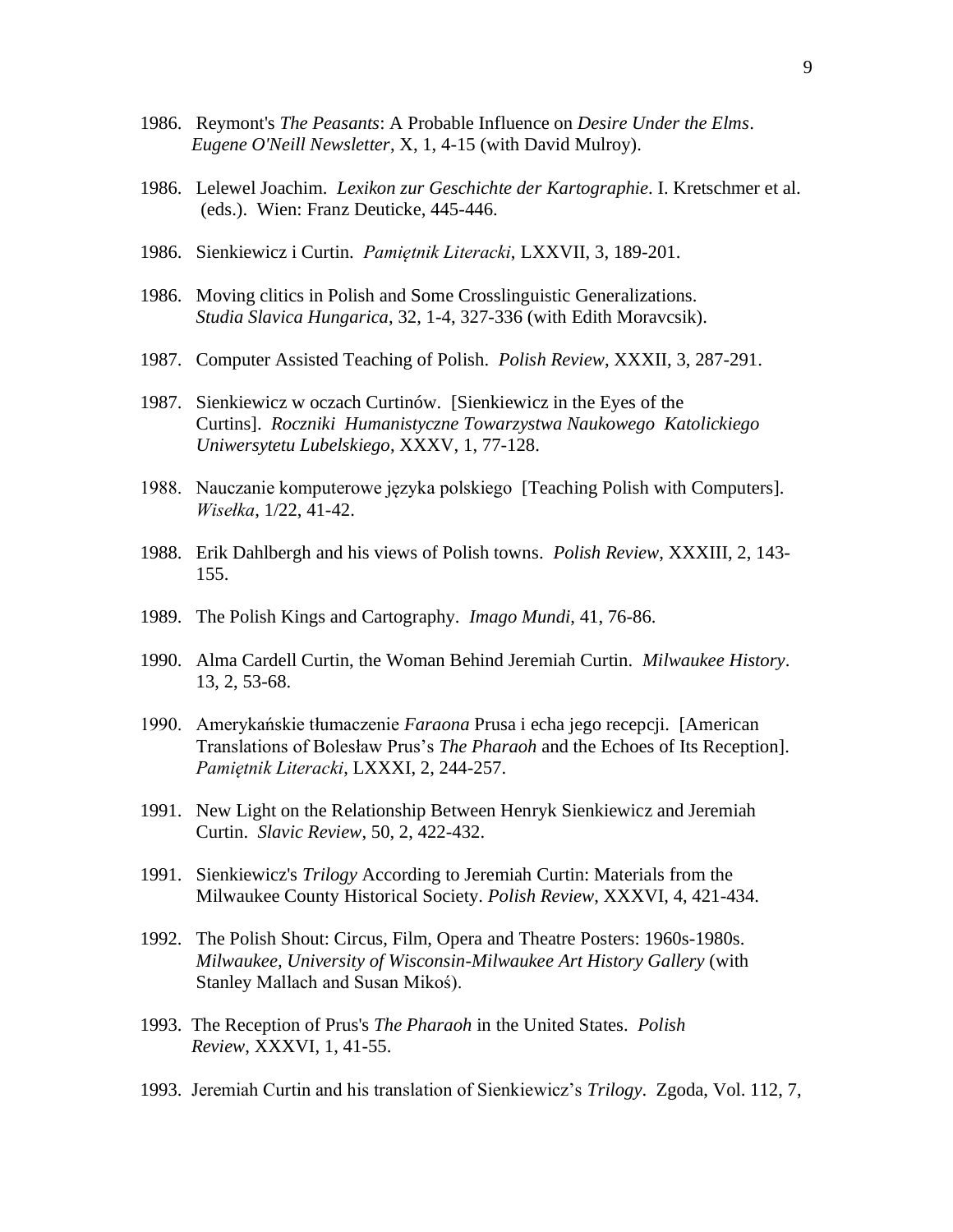April 1, 16.

- 1994. Bibliography of English language anthologies of Polish literature.  *Polish Review,* XXXIX, 3, 371-380.
- 1995. Computer enhanced teaching of Polish vocabulary and grammar. *AATSEEL Newsletter*, 37, 6, 7-8.
- 1995, The Polish Studies Committee of the University of Wisconsin-Milwaukee (UW-M). *To Be Quarterly*, 2, 27-28.
- 1995. Translating the canon. *To Be Quarterly*. 3, 5-6, 46-48.
- 1997. Recepcja *Quo vadis* w Ameryce. [The Reception of *Quo Vadis* in America]. *Nowy Dziennik*, January 30, 10.
- 1998. Words, words, words: On translating Mickiewicz's *Crimean Sonnets*. *Polish Review*, XLIII, 4, 387-395.
- 2000*. Łukasz Górnicki. Jan Kochanowski. Mikołaj Rej*. In *Renaissance and Reformation 1500-1620. A Biographical Dictionary*. Ed. by J.E. Carney. Westport and London: Greenwood Press, 169-170, 217-218, 295-296.
- 2001. Polonistyka na University of Wisconsin w Milwaukee. [Polish Studies at the University of Wisconsin-Milwaukee]. *Postscriptum* 1-2 (37-38), 74-78.
- 2001. Studia polonistyczne i Polonia w Milwaukee. [Polish Studies and Poles in Milwaukee]. *Polonistyka na świecie*. Ed. by Stanisław Dubisz, Alina Nowicka-Jeżowa, and Jerzy Święch. Warszawa: Wydział Polonistyki Uniwersytetu Warszawskiego, 225-227.
- 2002. The inspiring waters of the Niemen in Mickiewicz's poetry. *Polish Review*, XLVII, 1, 11-21.
- 2002. *My Soul Became Enamored*: Kasprowicz's *Book of the Poor* as his confession of faith. *Polish Review*, XLVII, 3, 245-254.
- 2003. Juliusz Słowacki. In *Reference Guide to World Literature*. Ed. by Tom and Sara Pendergast. Snohomish, WA: St. James Press, 945-947.
- 2005. In Memoriam: Zygmunt Kubiak. April 20, 1929-March 19, 2004. *Sarmatian Review*, XXV, 1, January, 1093-1094.
- 2005. Rej w Ameryce. [Rej in America]. *Teraz*, 6 (18), 10-13.
- 2005. Polak w oczach studentów amerykańskich. [Poles in the Eyes of American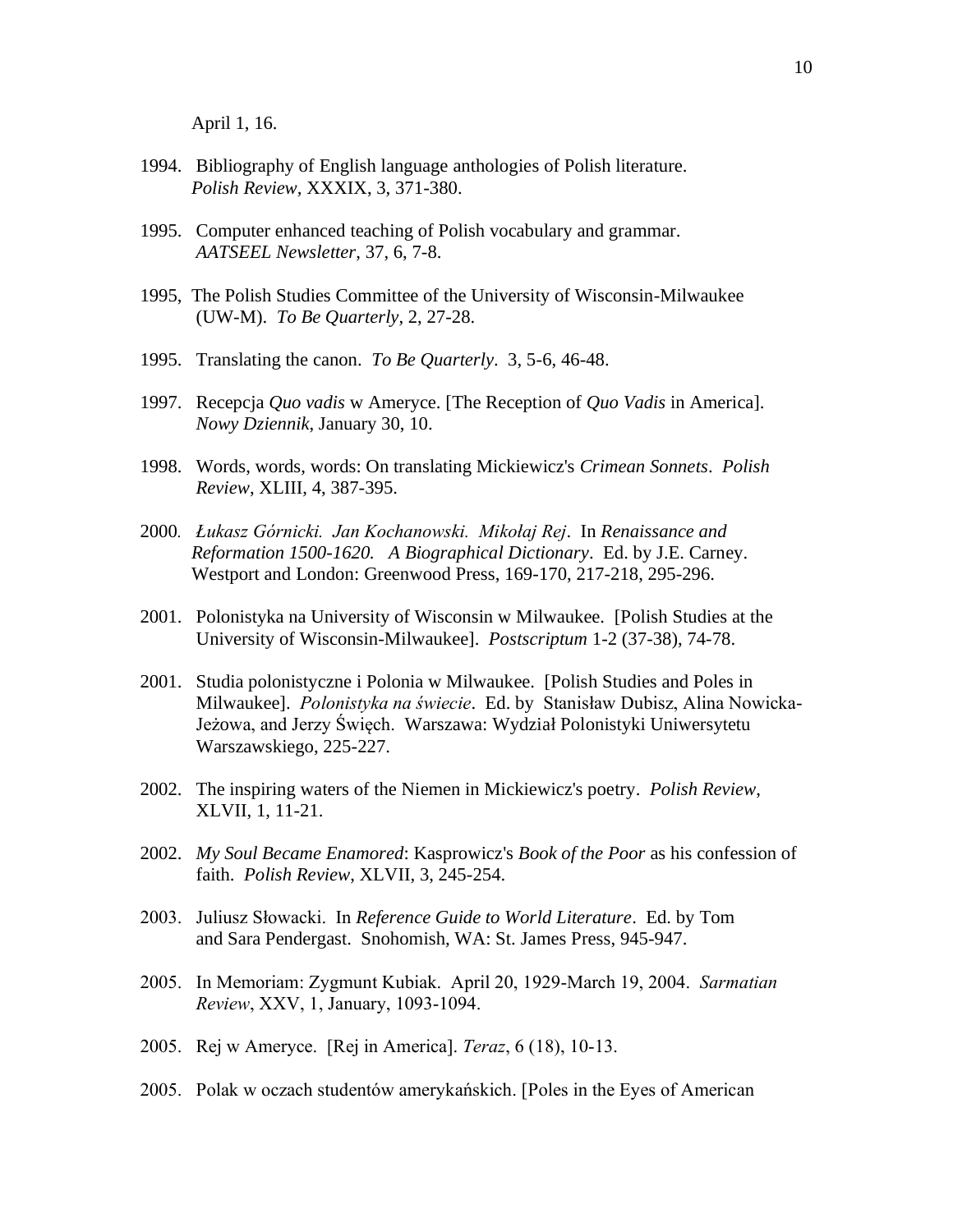Students]. *Etnolingwistyka*, 17, 233-240 (with Bożena Tieszen).

- 2008. Towards a history of *polonistyka* in the United States and Canada. *Polish Review,* LIII, 2, 217-233.
- 2015. Historia powstania i upadku Katedry im. Adama Mickiewicza na Uniwersytecie Columbia w Nowym Jorku. [The History of the Adam Mickiewicz Chair at Columbia University in New York (1948-1954)]. *Arcana,* 126, 112-145.
- 2016. Polish language and literature at Columbia University in New York: Early history (1915-1948). *Polish Review*, Vol. 61, 3, 99-107.
- 2018. Isaiah Bowman i jego rola w paryskiej konferencji pokojowej w 1919 roku. [Isaiah Bowman and His Role in the Paris Peace Conference in 1919]. *Arcana*, Vol. 139-140, 65-76.

### **Reviews:**

- 1983. *Polish Renaissance in its European Context* by Samuel Fiszman. Bloomington, Indiana University Press:1982. In *Current Geographical Publications*, 46, 1, 382.
- 1984. *The History of Polish Cartography. From the XVth to the XVIIIth Century* by Karol Buczek. Amsterdam: Meridian Publishing Co., 1982. In *Current Geographical Publications*, 47, 4, 382 and in *Map Collector*, 30, 1985, 48.
- 1985. *Katalog zbiorów kartograficznych w Polsce*. Vol. V by Teresa Paćko and Wojciech Trzebiński. Wrocław: Zakład Narodowy Imienia Ossolińskich, 1983. In *Imago Mundi*, 37, 113.
- 1987. *Guide to the American Ethnic Press. Slavic and East European Newspapers and Periodicals* by Lubomyr R.Wynar. Kent State University, OH: Center for the Study of Ethnic Publications, School of Library Science, 1986. In *Polish Review*, XXXII, 2, 227-229.
- 1988. *Intermediate Polish* by Oscar E. Swan. Columbus, OH: Slavica Publishers, Inc., 1986. In *Slavic and East European Journal*, 32, 1, 67-169.
- 1990. *The Beautiful Mrs. Seidenman* by Andrzej Szczypiorski. New York: Grove, Weidenfeld, 1990. In *Choice*, June 1990, 210.
- 1991. *The Island* by Gustaw Herling. New York: Dufour Editions Inc., 1990. In *Choice*, January 1991, 198.
- 1991. *Charcoal Sketches and Other Tales* by Henryk Sienkiewicz. Chester Springs: Dufour Editions Inc., 1991. In *Choice*, September 1991, 239.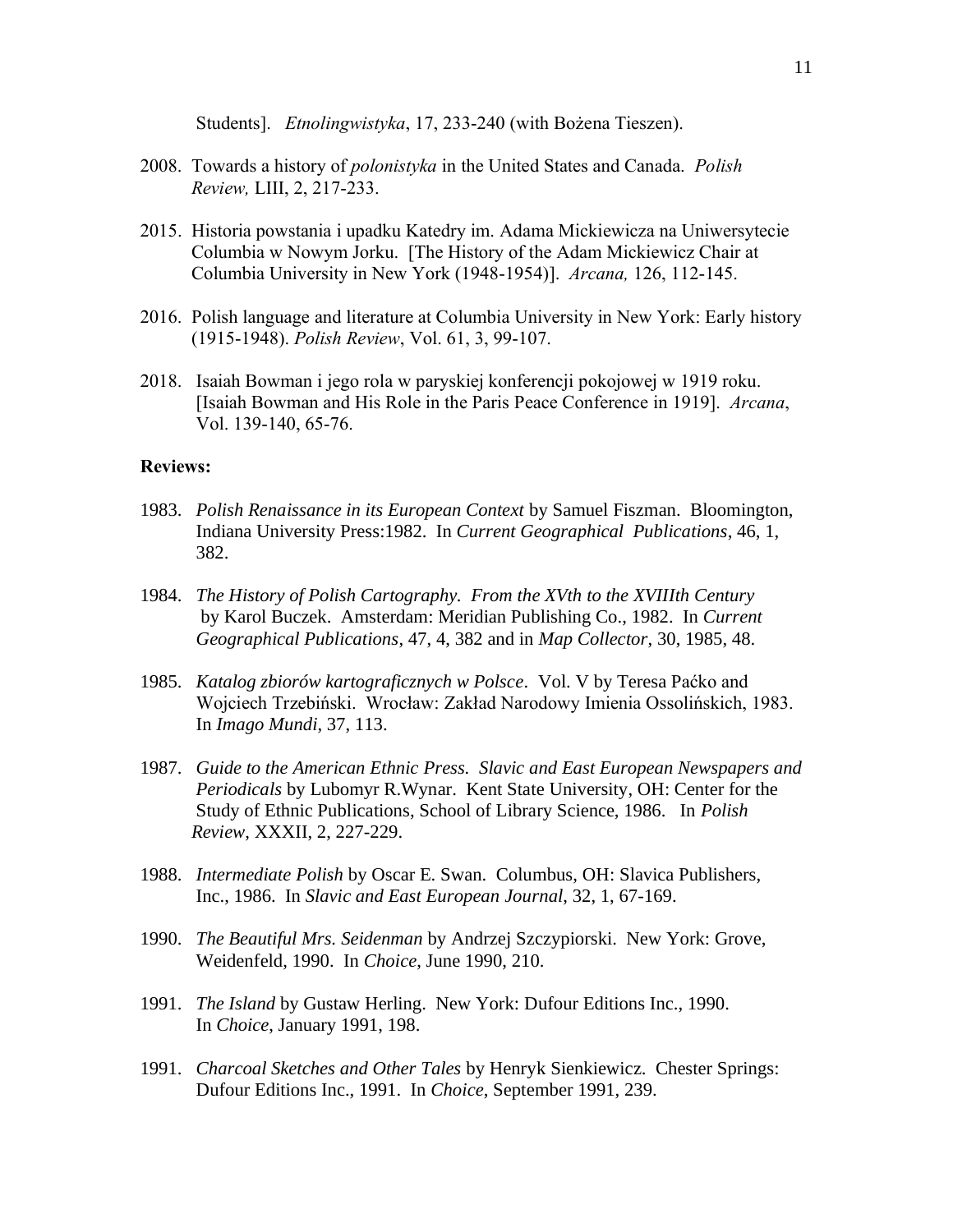- 1992. *With Fire and Sword* by Henryk Sienkiewicz. Fort Washington, PA: The Copernicus Society of America, 1991. In *Choice,* January 1992, 211.
- 1992. *The Deluge* by Henryk Sienkiewicz. Fort Washington, PA: The Copernicus Society of America, 1991. In *Choice*, March, 1992, 1084-1085.
- 1992. *The Deluge* by Henryk Sienkiewicz. Fort Washington, PA: The Copernicus Society of America, 1991. In *Polish Review*, XXXVII, 2, 253-257.
- 1995*. The Little Trilogy* by Henryk Sienkiewicz. New York: Hippocrene Books, 1995. In *Polish Review*, XL, 4, 481-482.
- 1996. *Współczesny język polski* by Jerzy Bartmiński (ed.). Wrocław: Wiedza o Kulturze, 1994. In *Polish Review*, XLI, 2, 241-243.
- 2003. *Imago Poloniae. Dawna Rzeczpospolita na mapach, dokumentach i starodrukach* by Tomasz Niewodniczański. Warszawa: Agencja Reklamowo-Wydawnicza Andrzej Grzegorczyk, 2002. In *Polish Review*, XLVIII, 1, 123-126.
- 2004. *Polskie średniowieczne pieśni maryjne. Studia filologiczne* by Roman Mazurkiewicz. Kraków: Wydawnictwo Naukowe Akademii Pedagogicznej, 2002. In *Sarmatian Review*, Vol. XXIV, 1, January 2004, 1017.
- 2007. *The Black Seasons* by Michał Głowiński. Evanston, IL: Northwestern University Press, 2005. In *Slavic and East European Journal*, 51, 1, 2007, 171-173.
- 2008. *Po co Sienkiewicz? Sienkiewicz a tożsamość narodowa: z kim i przeciw komu. [Why Sienkiewicz? Sienkiewicz and National Identity: With Whom and Against Whom?].* Ed. by Tadeusz Bujnicki and Jerzy Axer. Warsaw-Kiejdany-Łuck-Zbaraż-Beresteczko: Wydawnictwo DiG, 2007. In *Sarmatian Review*, Vol. XXVIII, 2, April 2008, 1395-1396.
- 2008*. Bruno Schulz a kultura pogranicza: Materiały dwóch pierwszych edycji Międzynarodowego Festiwalu Brunona Schulza w Drohobyczu.* Ed. by Wiera Meniok. Drohobycz: Instytut Polski w Kijowie i Polonistyczne Centrum Naukow-Informacyjne im. Igora Menioka Państwowego Uniwersytetu Pedagogicznego im. Iwana Franki w Drohobyczu, 2007. In *Slavic and East European Journal*, 52, 2, 2008, 145-146.
- 2009. *Henryk Sienkiewicz*. *Listy.* Tom 3. Ed. with an introduction and notes by Maria Bokszczanin. Warszawa: PIW, 2008. In *Sarmatian Review*, Vol. XXIX, 2, April 2009, 1481.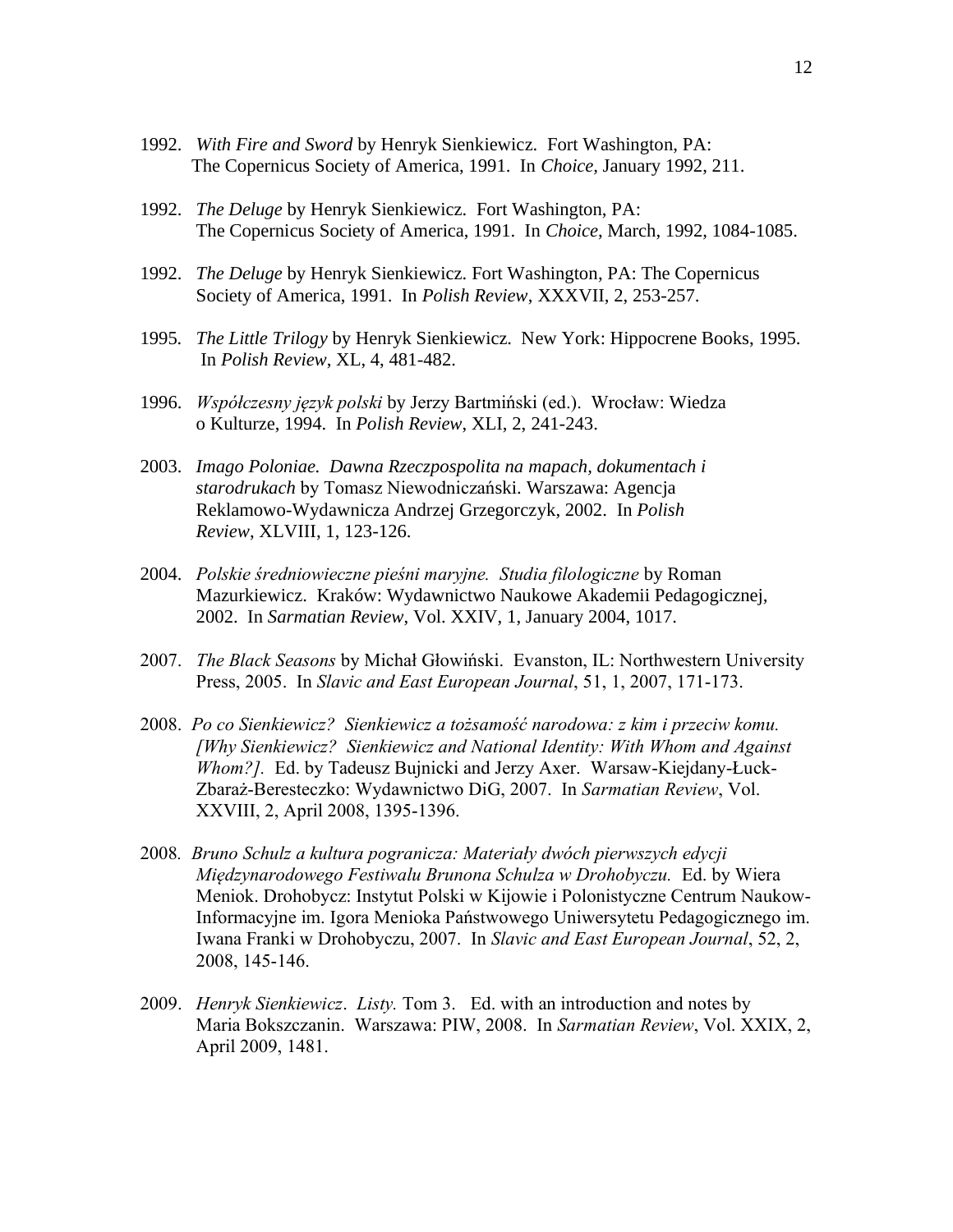## **Translations:**

- 1981. "You who have wronged," translation of Czesław Miłosz "Który skrzywdziłeś". *Polish Review*, XXVI, 2, 3. Also in *Introduction to Modern Polish Literature*. 2nd ed. Ed. by A. Gillon, L. Krzyżanowski and K. Olszer. New York: Hippocrene Books, Inc., 1982, 484.
- 1984. "I walked today through the garden," translation of Czesław Miłosz "Szedłem dzisiaj przez ogród". *Polish Review*, XXIX, 1-2, 3-4.
- 1984. "Listening to Chopin's Polonaise Es-Dur," translation of Jan Maria Gisges "Suchając poloneza es-dur Chopina." *Polanki Awards Tea Booklet,* May 20 (with Susan Mikoś).
- 1985. "Elegy of little Jewish towns," translation of Antoni Słonimski "Elegia miasteczek żydowskich". *Wisconsin Society for Jewish Learning Newsletter*, March, 4.
- 1987. "Hymn of the Falcons," translation of Stanisław Lem "Hymn Sokołów". In *One Hundred Years Young: A History of the Polish Falcons of America, 1887-1987* by Donald E. Pienkos, Boulder: East European Monographs, 1987, 290 (with Susan Mikoś).
- 1989. "Scattered Shadows", translations of: "On the Linden Tree," Jan Kochanowski "Na lipę," "Nocturne," Zbigniew Miciński "Nokturn," "In my Homeland," Czesław Miłosz "W mojej ojczyźnie," and "A Tree," Tadeusz Różewicz "Drzewo." *Mr. Cogito*, IX, 1, 1989, 13-15.
- 1989. "Christ Is Risen from the Dead," translation of "Krystus z martwych wstał je.*" Language Bridges Quarterly*, 2, 5, 1989, 3.
- 1991. "Over the Water Grand and Clear," translation of Adam Mickiewicz "Nad wodą wielką i czystą." *Language Bridges Quarterly*, 3, 9, 1990/91, 11.
- 1991. "I was wading through that dream," translation of Tadeusz Różewicz "Przedzierałem się przez ten sen." In *A Laboratory of Impure Forms. The Plays of Tadeusz Różewicz* by Halina Filipowicz. Westport, CT: Greenwood Press, 1991, 17.
- 1994. "The Holy Cross Lament," translation of "Lament świętokrzyski." *Gwiazda Polarna*, 12, April 1994, 6.
- 1998. Ten poems by Adam Mickiewicz in *Treasury of Love Poems by Adam Mickiewicz in Polish and English*. Compiled and edited by Krystyna S. Olszer. New York: Hippocrene Books, 1998.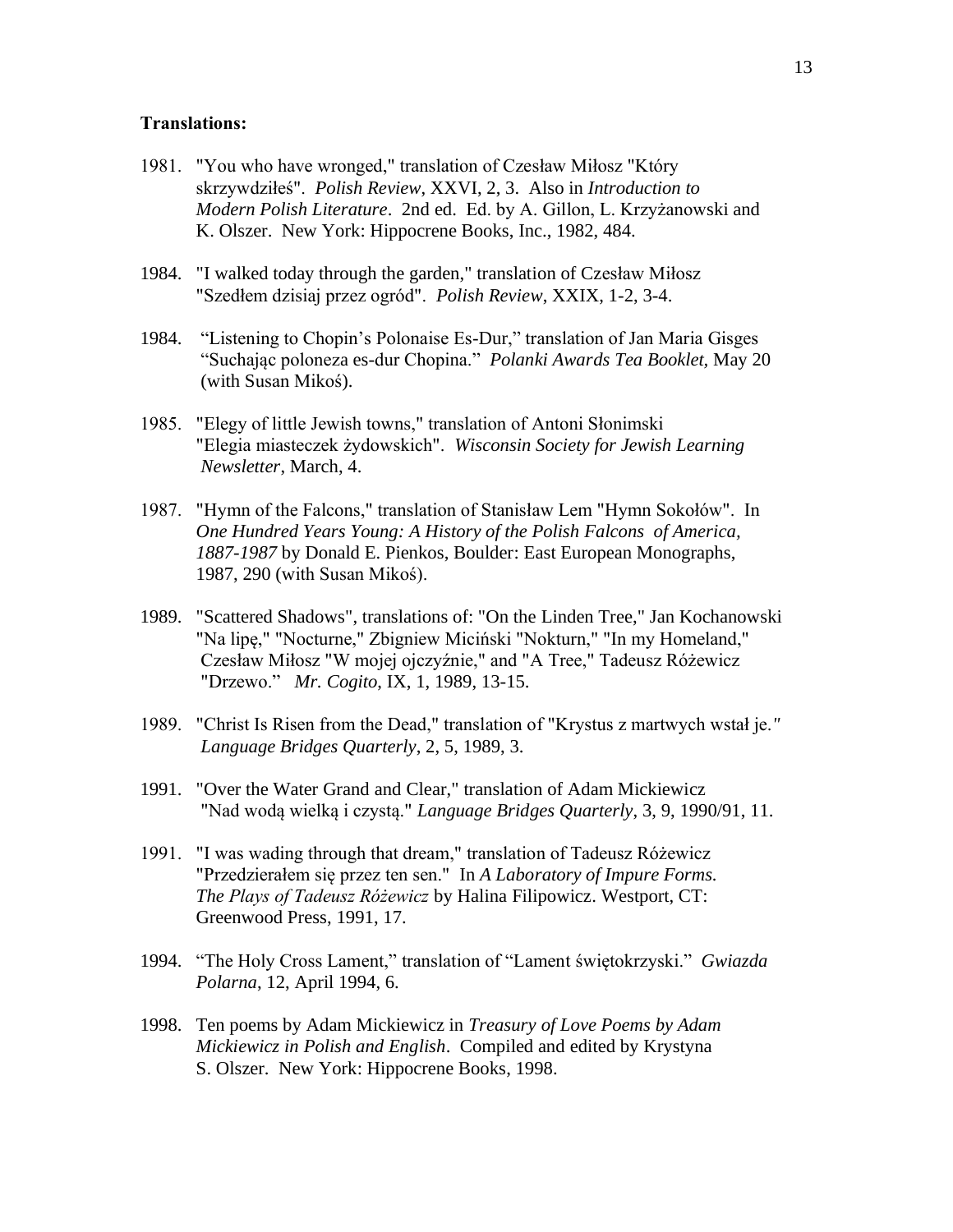- 2002. "The Hymn to *Amor Patriae*," translation of Ignacy Krasicki "Hymn do miłości ojczyzny." In *The Hymn to Amor Patriae*. Ed. by Wacław Walecki. Kraków: Collegium Columbinum, 2002, 11.
- 2002. Three fragments of Andrzej Zbylitowski *Żywot szlachcica na wsi,* two fragments of Sebastian Klonowic *Flis*, and one fragment of Szymon Szymonowic *Żeńcy*, in "Steppe and Sea in Polish literature and Art" by Maria Zadencka, in *Place and Location*. Ed. by Virve Sarapik et al. Tallinn: Eesti Kunstiakademia, Estonian Academy of Arts, 2002, 511-528.
- 2004. Two poems by Adam Mickiewicz, *To a Polish Mother* and *Song of the Bard* in *The Longman Anthology of World Literature*. Vol. E. The Nineteenth Century. Ed. by Marshall Brown and Bruce Robbins. New York: Longman, 2004, 354- 356.
- 2006 . "Elegy VII About Myself to Posterity" by Klemens Janiciusz in *Klemens Janicki (1516-1543)*. Ed. by Jędrzej Małecki. Żnin: Starostwo Powiatowe, 2006, 30-35.
- 2006. "The Song of the Polish Legions in Italy" by Józef Wybicki and "Hymn" by Alojzy Feliński in *Discourses on Collective Identity in Central and Southeast Europe (1770-1945). Texts and Commentaries*. V. I. Ed. by Bálazs Trencsényi and Michal Kopeček. Budapest and New York: Central European University Press, 2006, 139-140 and 295-296.
- 2007 "A Poem on Bison" by Mikołaj Hussowski in *Pieśń o żubrze*. Supraśl: Uroczysko, 2007, 317-330.
- 2008. "To the Same Lady" by Jan Andrzej Morsztyn. In Chaim Horowitz, *The Song of Songs. Two Millennia of Influence on World Culture*, 2007,
- 2009. "Cantilena vulgaris" by Andrzej Gałka. *The Polish Review*, LIV, 1, 26-29.
- 2009. "Grande Valse Brillante" by Julian Tuwim. In the movie *Mała Moskwa,* directed by Waldemar Krystek.
- 2010. "A Poem on Bison" by Mikołaj Hussowski. In *Staropolska on Line*, 11 pp.
- 2010. "Ode to Youth" and "The Improvisation" (*Forefathers' Eve*, Act I, sc. II) by Adam Mickiewicz (208-213 and 370-389) and *Kordian*, Act III, sc. IV by Juliusz Słowacki (518-521). In *European Romanticism*. Ed. by Stephen Prickett. London and New York: Continuum, 2010.
- 2012. "Memoir of My Life" by Maciej Wojda. Translated with Susan G, Mikoś. In *Poles in Wisconsin* by Susan G. Mikoś. Madison: Wisconsin Historical Society Press, 2012, 101-128.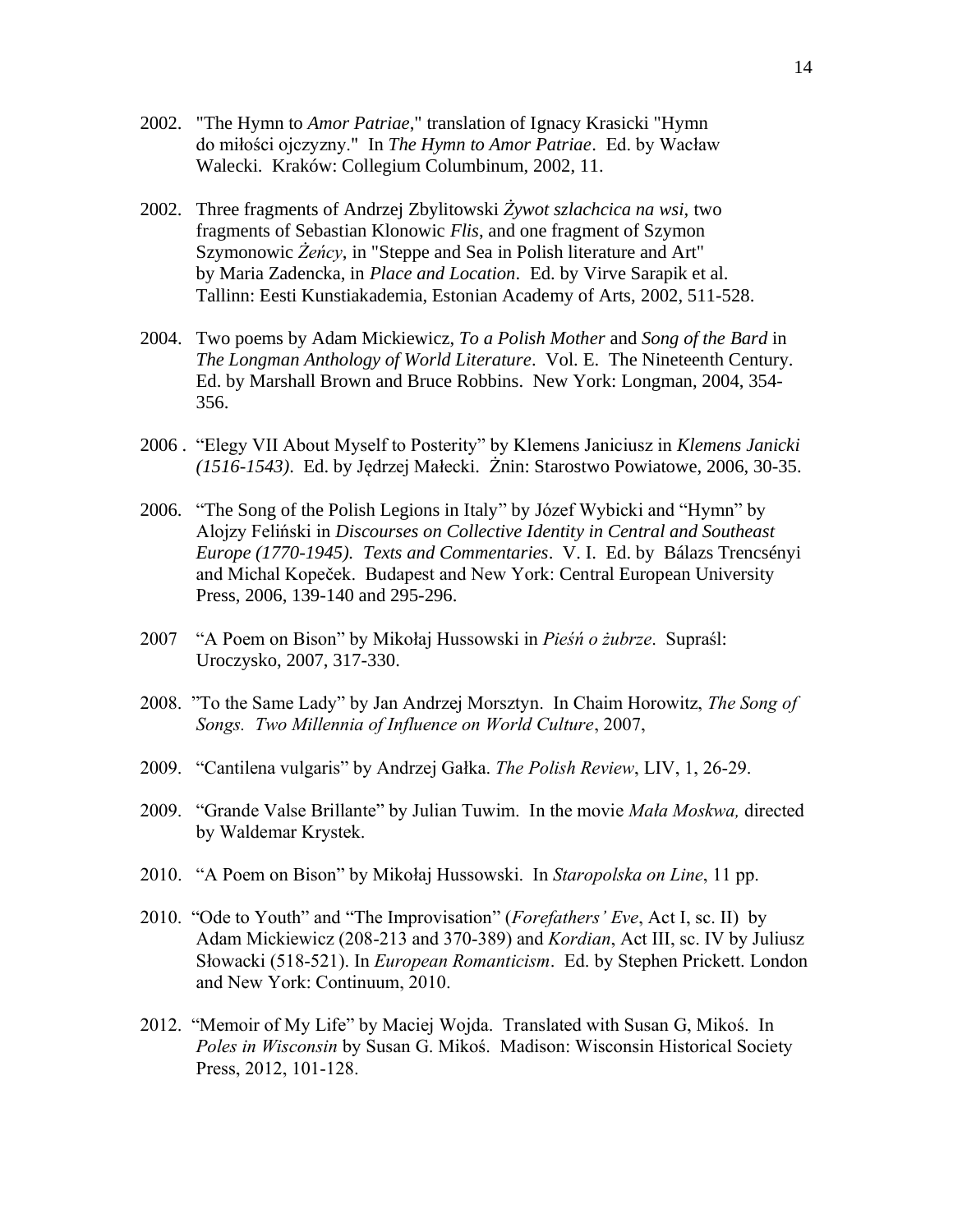2015. "Lublin in Poetry—Poetry in Lublin." In *Pięć wieków poezji o Lublinie. Antologia*. Ed. by Waldemar Michalski. Lublin: *Akcent,* 2015, 25-38.

### **Papers read at conferences and invited lectures:**

- 1978. The perception of voice onset time in Polish. 95th Meeting of the Acoustical Society of America, Providence, Rhode Island, May 16 (with Patricia Keating and Barbara Moslin).
- 1979. Intonation and the source-filter theory: an acoustic study. Conference on West Slavic Languages and Literatures, Chicago, March 15.
- 1979. Polish language use in America. Conference on Aspects of East European Experience in Europe and America, Milwaukee, May 5.
- 1979. Język polski w Milwaukee. Polish Western Association of America. Milwaukee Public Museum, May 12.
- 1979. Wpływ *Chłopów* Reymonta na *Pożądanie w cieniu wiązów* O'Neilla. Second Congress of Scholars of Polish Descent, Kraków (Poland), July 18 (with David Mulroy).
- 1979. Język polski w Stanach Zjednoczonych: studium z historii języka. Second Congress of Scholars of Polish Descent, Kraków (Poland), July 18.
- 1979. Contrastive studies of intonation and their applications to teaching: Polish, Russian, English. Wisconsin Chapter Meeting of the American Association of Teachers of Slavic Languages (AATSEEL), Madison, October 20.
- 1979. Polish in the United States. AATSEEL Annual Meeting, San Francisco, December 27.
- 1980. The University of Wisconsin-Milwaukee Summer Study in Poland. Conference on American Programs Abroad, Omaha, November 14.
- 1980. The Polish August. Institute of World Affairs, Milwaukee, November 15.
- 1980. Production and perception of voice onset time in Polish and English. AATSEEL Annual Meeting, Houston, December 27 (with Patricia Keating).
- 1980. The Influence of Reymont's *Peasants* on O'Neill's *Desire under the Elms*. AATSEEL Annual Meeting, Houston, December 27 (with David Mulroy).
- 1981. Czesław Miłosz Symposium—Introduction. Urban Corridor Consortium, University of Wisconsin—Milwaukee, April 3.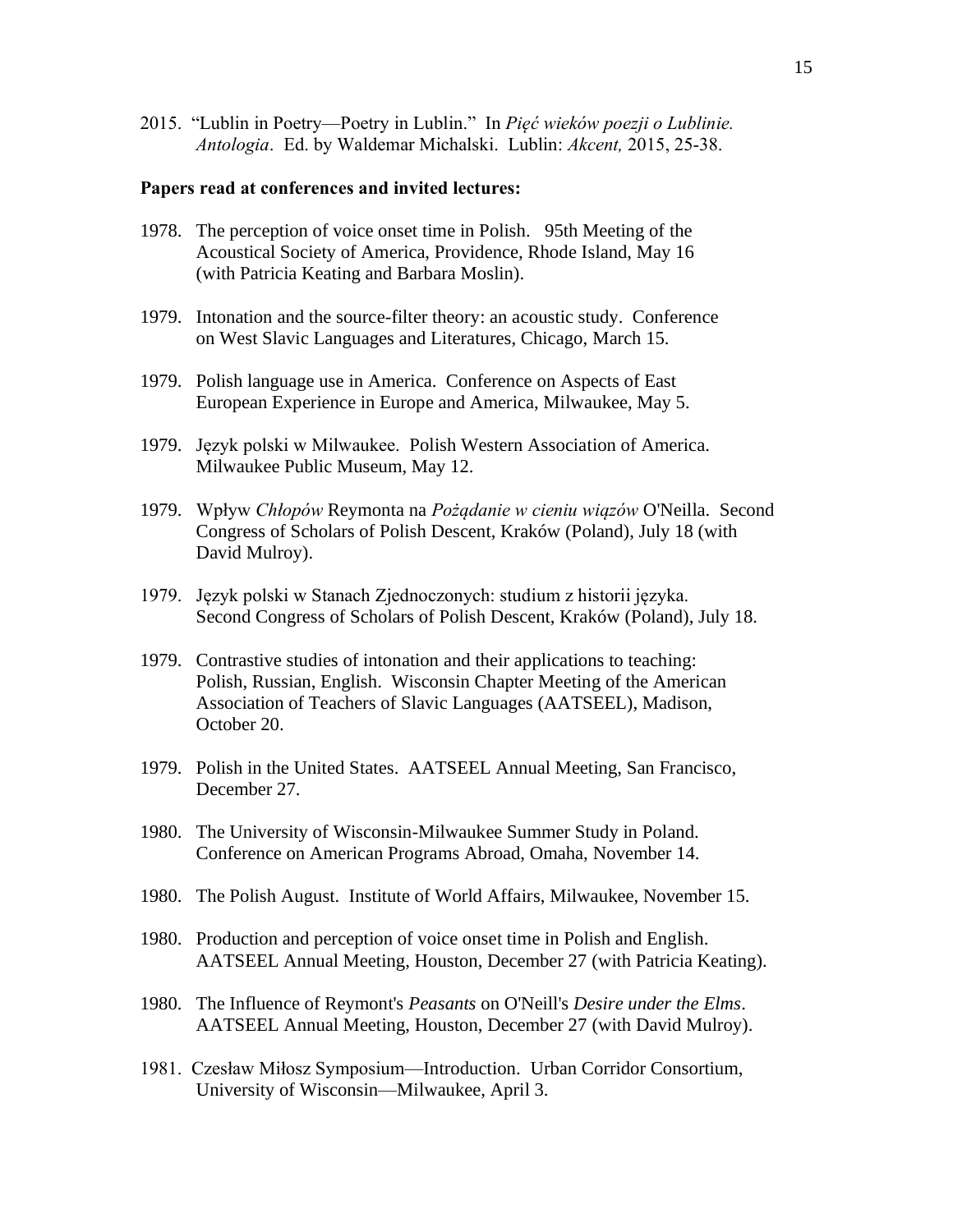- 1981. Cartographic evidence for changing boundaries of Poland. Summer Institute in Cartography, The Newberry Library, Chicago, June 29.
- 1981. The University of Wisconsin-Milwaukee Summer Study Programs in Poland. Wisconsin Chapter Meeting of AATSEEL, Madison, October 24.
- 1981. Alternative forms of the future tense in Polish. AATSEEL Annual Meeting, New York, December 28.
- 1982. Unpublished documents of Jeremiah Curtin. Wisconsin Chapter Meeting of AATSEEL, Madison, April 24.
- 1982. Czesław Miłosz the life of the mind. 32nd Mountain Interstate Foreign Language Conference, Winston-Salem, October 7.
- 1982. Moving enclitics in Polish and some crosslinguistic generalizations. AATSEEL Annual Meeting, Chicago, December 29 (with Edith Moravcsik).
- 1983. Joachim Lelewel and his collection of maps. Tenth International Conference on the History of Cartography, Dublin (Ireland), September 1.
- 1983. The history of teaching Polish in the United States. AATSEEL Annual Meeting, New York, December 28
- 1984. Polish literature—its origin and its Golden Period: The Chronicles, Kochanowski, and Rej. The Polish-American Ethnic Committee and the Milwaukee Public Library, March 11...
- 1984. Poland: Heritage, Land and People. Polish-American Ethnic Committee and the Milwaukee Public Library Lecture Series, June 12.
- 1985. The Significance of Romantic Literature in the Life of the Partitioned Nation. Milwaukee, Forest Home Library, March 19.
- 1985. Joachim Lelewel's contribution to the history of cartography. 43rd Annual Meeting of the Polish Institute of Arts and Sciences of America, New York, May 18.
- 1985. Maps of Poland from 1452 to 1772. Annual Meeting of the Wisconsin Council for Geographic Education, Milwaukee, October 5.
- 1985. Monarchs and magnates: maps of Poland in the 16th and 18th centuries. Kenneth L. Nebenzahl, Jr., Lectures in the History of Cartography. Eighth Series. The Newberry Library, Chicago, November 8.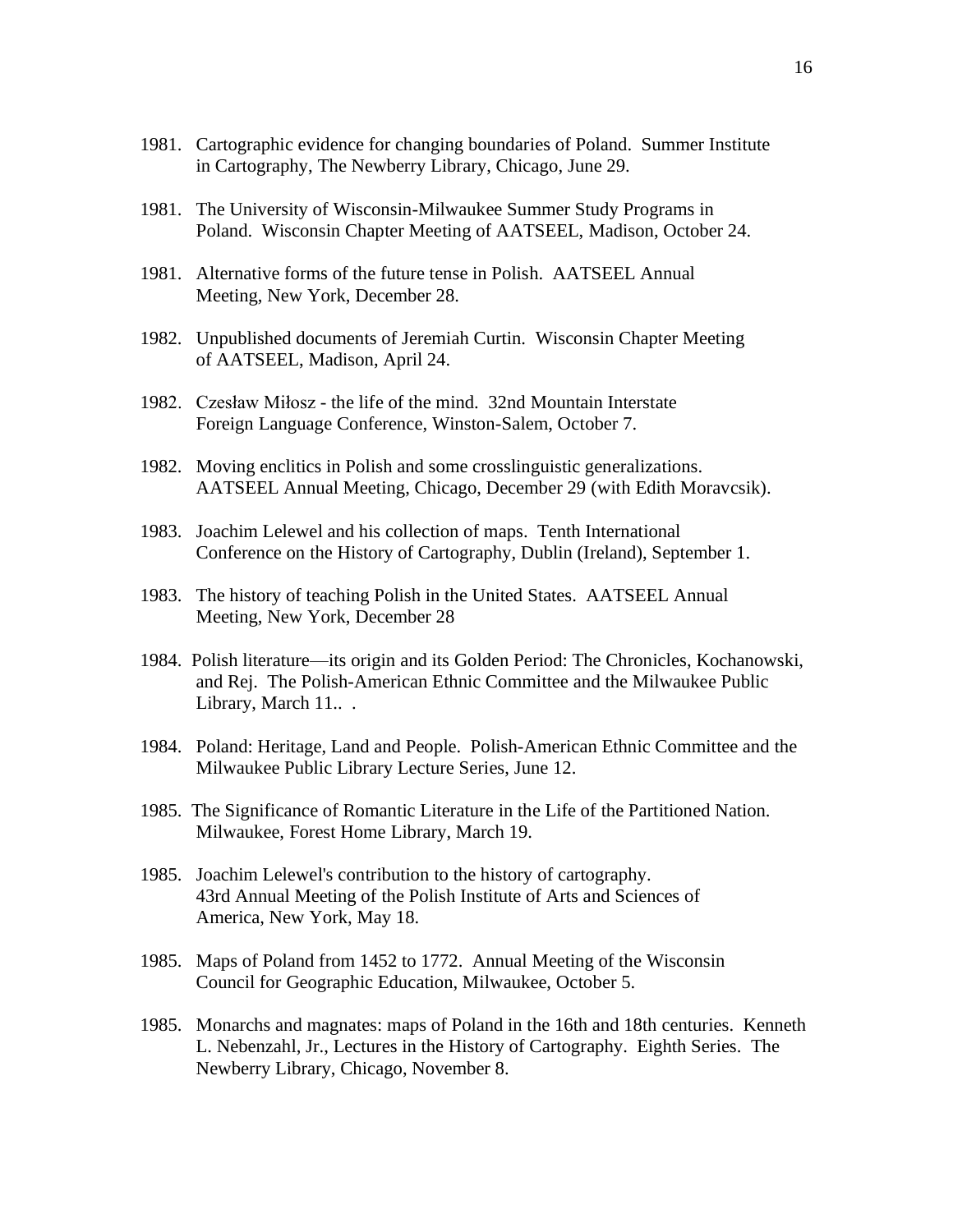- 1985. Cartographic exhibitions. 5th Annual Meeting of the North American Cartographic Information Society, Chicago, November 10.
- 1986. The art of Polish posters. American Association for the Advancement of Slavic Studies (AAASS) Midwest Conference, Madison, April 18.
- 1986. Mapping of Poland in the XVIth and the XVIIth centuries. AAASS Midwest Conference, Madison, April 18.
- 1986. Historia nauczania języka polskiego w Stanach Zjednoczonych. The II Round Table Conference on the Dissemination of Polish Language and Culture Among Polish Communities Abroad. Łańcut (Poland), July 27.
- 1986. Komputer w nauczaniu jezyka polskiego. Dni Nauczyciela Polonijnego. Warszawa, Poland, August 5.
- 1986. Computer in the teaching of Polish. AATSEEL Annual Meeting, New York, December 28.
- 1987. Contemporary Polish posters. Wayne State University, Detroit, April 25.
- 1987. The Polish literary milieu in the diaries of Alma Cardell Curtin. AAASS Midwest Conference, Ann Arbor, Michigan, April 26.
- 1987. Rola komputera w nauczania języka polskiego. II Conference of the Teachers of Polish, Cambridge Springs, PA, May 24.
- 1987. Les rois polonais et la cartographie. 12e Congres International d'Histoire de la Cartographie, Paris (France), September 8.
- 1987. The Place of Émigré Literature in Polish Thought and Culture. Central Issues in Poland's Experience. Milwaukee, Zabłocki Library, October 29.
- 1987. Teaching of the Polish language through culture. AATSEEL Annual Meeting, San Francisco, December 28.
- 1988. The *Trilogy* according to Jeremiah Curtin. AAASS Midwest Conference, Bloomington, Indiana, March 25.
- 1988. Sienkiewicz's *Trilogy* according to Jeremiah Curtin. 46th Annual Meeting of the Polish Institute of Arts and Sciences of America. Washington, D.C., June 17.
- 1988. Lexicon in Polish Vocabulary and Grammar. AATSEEL Annual Meeting, Washington, D.C., December 28.
- 1989. Polish maps and views by Erik Dahlbergh, artist and military engineer. 13th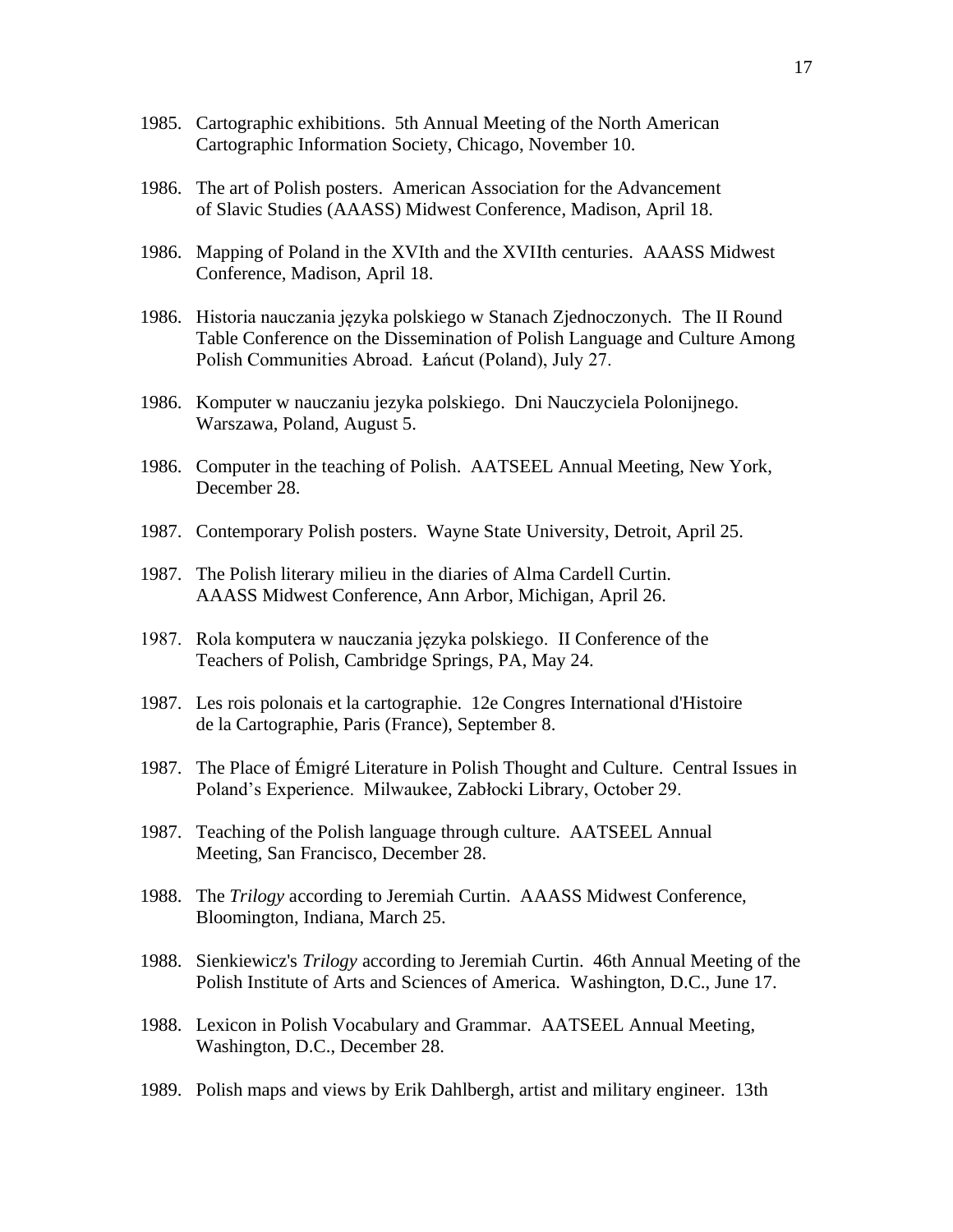International Conference on the History of Cartography, Amsterdam (Holland), June 30.

- 1989. Henryk Sienkiewicz i Jeremiasz Curtin w świetle dzienników Almy Cardell Curtin. Third Congress of Scholars of Polish Descent, Warsaw (Poland), July 18.
- 1989. The reception of Prus's *The Pharaoh* in the United States. 21 National Convention of AAASS, Chicago, November 4.
- 1990. Alma Cardell Curtin, the woman behind Jeremiah Curtin. The Annual Conference of AATSEEL-Wisconsin, Madison, April 28.
- 1990. Sienkiewicz and Curtin: A literary relationship. IV World Congress on Soviet and East European Studies, Harrogate (England), July 21.
- 1990. Contractual and financial agreements between Henryk Sienkiewicz and Jeremiah Curtin. 22 National Convention of AAASS, Washington, D.C., October 18.
- 1990. Teaching Polish intonation. AATSEEL Annual Meeting, Chicago, December 29.
- 1991. Planning for the language laboratory of the future. Midwest Association for Learning Laboratories Meeting, Madison, October 19.
- 1992. The reception of Prus's *The Pharaoh and the Priest* in the United States. 50th Anniversary Congress of the Polish Institute of Arts and Sciences of America, Yale University, June 20.
- 1992. Computer programs for first and second-year Polish. International Symposium on the Technology and Language Learning: The State of Art, Maastricht (Holland), August 13.
- 1993. Polish Literature in Translation. Logan Park Community Center. Minneapolis, May 8.
- 1993. Language laboratories of the future: Applications. Annual Convention of AAASS, Honolulu, November 23.
- 1994. Computer laboratories and their role in teaching foreign languages. 2nd Conference of Authors of Textbooks for Teaching Polish. Jagiellonian University, Kraków (Poland), July 20-24.
- 1994. Recent Borrowings from English into Polish. AATSEEL Annual Meeting, San Diego, December 30.
- 1995. Teaching Polish with the aid of new technological systems. Conference of the Society for the Poles Abroad, Pułtusk (Poland), July 27.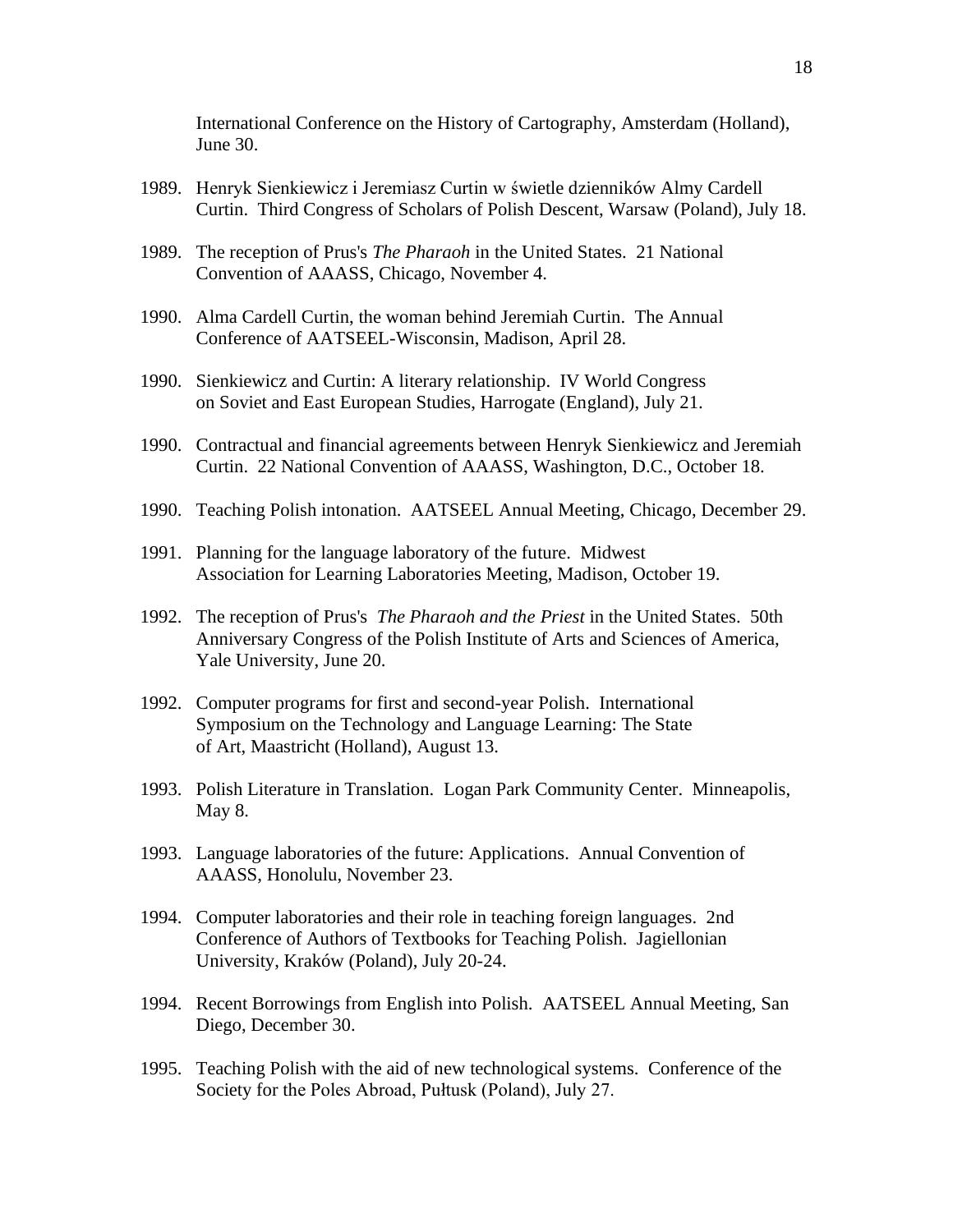- 1995. Technological advances in the teaching of Polish. V World Congress for Central and East European Studies in Warsaw (Poland), August 7.
- 1996. Sienkiewicz and Curtin. Polish Heritage Club of Wisconsin. Eagle, WI. October 13.
- 1996. Henryk Sienkiewicz, 1905 Nobel Prize in Literature. Embassy of the Republic of Poland. Washington, DC, November 7.
- 1996. The Reception of *Quo Vadis* in America: 100<sup>th</sup> Anniversary Lecture. New York, The Kościuszko Foundation, November 16.
- 1998. Words, words, words: On translating *The Crimean Sonnets.* 56th Annual Meeting of PIASA, Georgetown University, Washington, D.C. June 13.
- 1998. The National Epics of Adam Mickiewicz and Henryk Sienkiewicz. University of Toronto, November 21.
- 1999. Adam Mickiewicz and His Poetry. Milwaukee, *Polanki*—Polish Women's Cultural Club, April 9.
- 1999. Subterranean streams: On translating Mickiewicz. Conference "At the Brink of the Modern: In Commemoration of the 200th Anniversary of the Birth of Adam Mickiewicz" at the University of Chicago, October 23.
- 2000. The inspiring waters of the Niemen: On translating Mickiewicz's poetry. 58th Annual Meeting of PIASA, Jagiellonian University, Kraków (Poland), June 16.
- 2002. "My Soul Became Enamored": Kasprowicz's *Book of the Poor* as his confession of faith. 60th Annual Meeting of PIASA, Georgetown University, Washington, D.C., June 8.
- 2002. Reading, interpretation, and transference in the process of translation. Fourth Workshop on Translation, Catholic University, Lublin (Poland), December 13.
- 2004. Confessions of a Polish translator. Fifth Workshop on Translation, Catholic University of Lublin (Poland), February 27.
- 2006. From a canon to an anthology: Polish literature from 1945 to 2000. International Conference "In Search of (Creative) Diversity," University of Toronto, February 3.
- 2006. Panelist "Issues in Translation," International Conference "In Search of (Creative) Diversity," University of Toronto, February 3.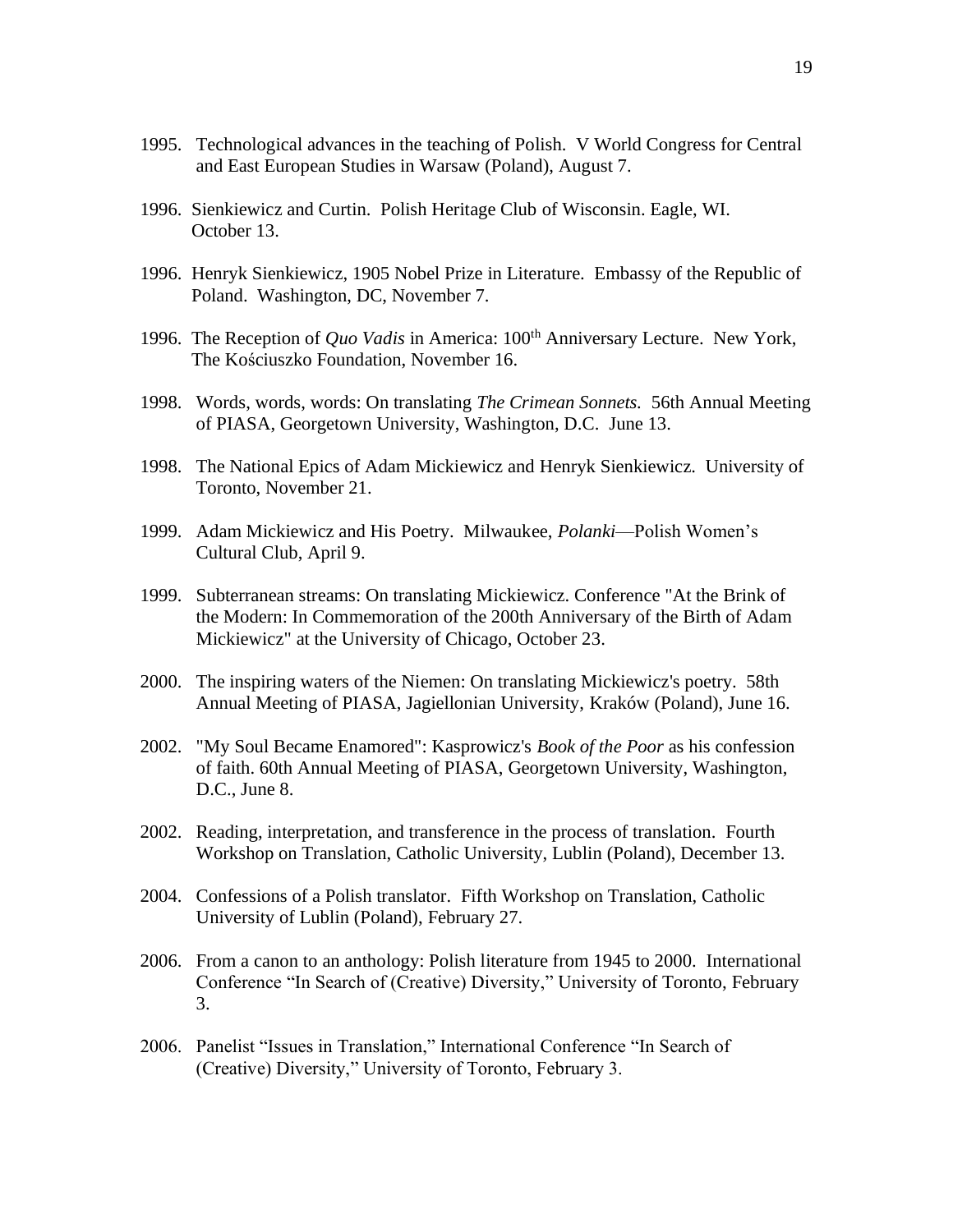- 2006. Hermes and his disciples. On faithful translations.  $64<sup>th</sup>$  Annual Meeting of PIASA. New York, June 4.
- 2007. Zarys historii polonistyki w Ameryce Północnej. 2nd International Conference: Polish Literature in the World. Uniwersytet Śląski, Katowice (Poland), May 21.
- 2007. Towards the history of polonistyka in the United States. 65<sup>th</sup> Annual Meeting of PIASA, Georgetown University, Washington, D.C., June 15.
- 2009. Workshops. II World Congress of Translators of Polish Literature. Kraków (Poland), Instytut Książki, June 4-6.
- 2009. Synowie Hermesa: północnoamerykańscy tłumacze literatury polskiej. 3rd International Conference Polish Literature in the World. Uniwersytet Śląski, Cieszyn (Poland), June 8.
- 2010. Religious Freedom in 17<sup>th</sup> Century Poland: Historical, Architectural, and Literary Depictions. Invited Converse-Yates-Cate Memorial Lecture, Oklahoma State University, Stillwater, August 30.
- 2011. Kresy wschodnie II Rzeczpospolitej w obiektywie Louise Arner Boyd (with Susan Mikoś). Invited lecture at Polskie Towarzystwo Geograficzne, Lublin (Poland), March 31.
- 2011. Obecność literatury polskiej w Ameryce Północnej i Anglii. 4th International Conference Polish Literature in the World. Uniwersytet Śląski, Katowice, (Poland), May 7.
- 2011. Kresy w obiektywie Louise Arner Boyd, amerykańskiej eksploratorki (with Susan Mikoś). International Conference on the Borderlands and the Idea of Europe. Uniwersytet w Białymstoku, Białystok (Poland), May 12.
- 2011. Polonistyka i literatura polska w Ameryce Północnej. Invited lecture at Państwowa Wyższa Szkoła Zawodowa, Zamość (Poland), May 27.
- 2011. Literatura polska w Ameryce Północnej i Anglii. Invited lecture at Uniwersytet Warmińsko-Mazurski, Olsztyn (Poland), May 30.
- 2011. Polesie okresu międzywojennego w obiektywie Louise Arner Boyd (with Susan Mikoś). Invited lecture at Centrum Kultury Chrześcijańskiej, Wisznice (Poland), June 3.
- 2012. Translating Polish Literature into English: A History. Invited lecture at The Center for Russia, East Europe, and Central Asia, University of Wisconsin- Madison, April 12.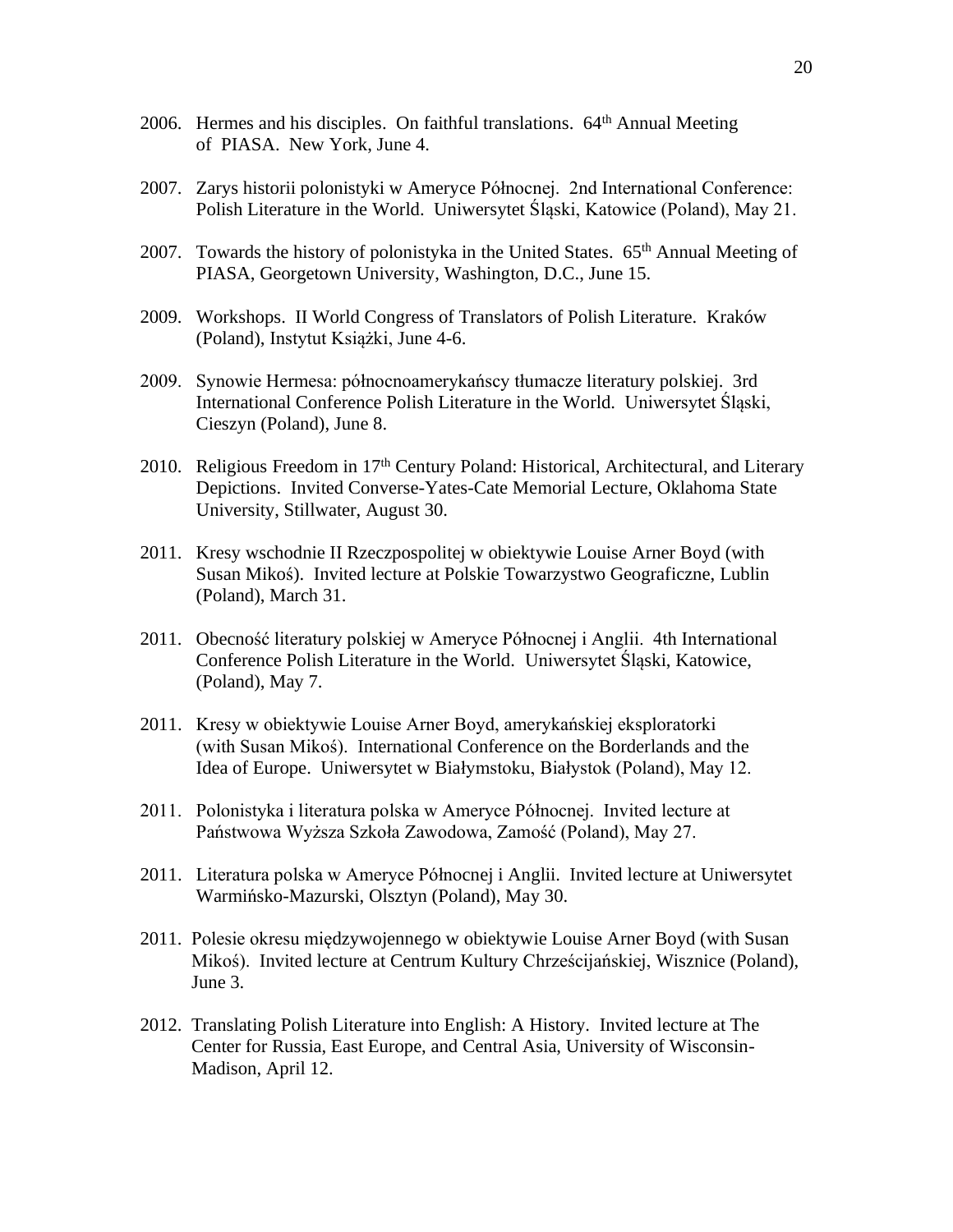- 2012. Miłosz—tłumacz poezji polskiej na język angielski. V Kongres Polonistyki Zagranicznej, Opole (Poland), July 12.
- 2013. Główne ośrodki polonistyczne w Ameryce Północnej. 5th International Conference on Polish Literature in the World, Uniwersytet Śląski, Cieszyn (Poland), June 15.
- 2014. Why Polish Poetry? 37<sup>th</sup> Annual Meeting of the American Literary Translators Association. Milwaukee, November 13.
- 2015. Polish Language and Literature at Columbia. Early History. Symposium on The Polish Language at Columbia. History and Functionality. New York, Columbia University, April 10.
- 2015. Leo Wiener z Białegostoku, pionier polonistyki w Ameryce Północnej. Uniwersytet w Białymstoku, Białystok (Poland), June 15.
- 2016. Jeremiah Curtin i Arthur Coleman, amerykańscy poloniści irlandzkiego pochodzenia i ich zasługi dla kultury polskiej. VI Światowy Kongres Polonistów, Katowice (Poland), June 25.
- 2016. Panelist "Literatura polska świecie. VI Światowy Kongres Polonistów, Katowice (Poland), June 24.
- 2016. Henryk Sienkiewicz: One Hundred Years Later. The Kościuszko Foundation in New York, September 23.
- 2017. Archiwalne, kartograficzne i fotograficzne polonika w American Geographical Society Library na Uniwersytecie Wisconsin w Milwaukee. International Scientific Conference on Polish Diaspora's Writing Heritage in Foreign Collections, Warszawa, Uniwersytet Warszawski, May 25-26.
- 2017. Czesław Miłosz i Katedra im. Adama Mickiewicza na Uniwersytecie Columbia w Nowym Jorku (1948-1954). International Scientific Conference on the Poles and Polish Diaspora in North America, Gdynia, Muzeum Emigracji, September 21.

## **Panel chairman at conferences:**

- 1981. Symposium on Czesław Miłosz. University of Wisconsin-Milwaukee, April 3.
- 1982. The Art of Czesław Miłosz. 32 Mountain Interstate Foreign Language Conference, Winston-Salem, October 7.
- 1984. 13th Linguistic Symposium on Current Approaches to Second Language Acquisition. Milwaukee, March 29.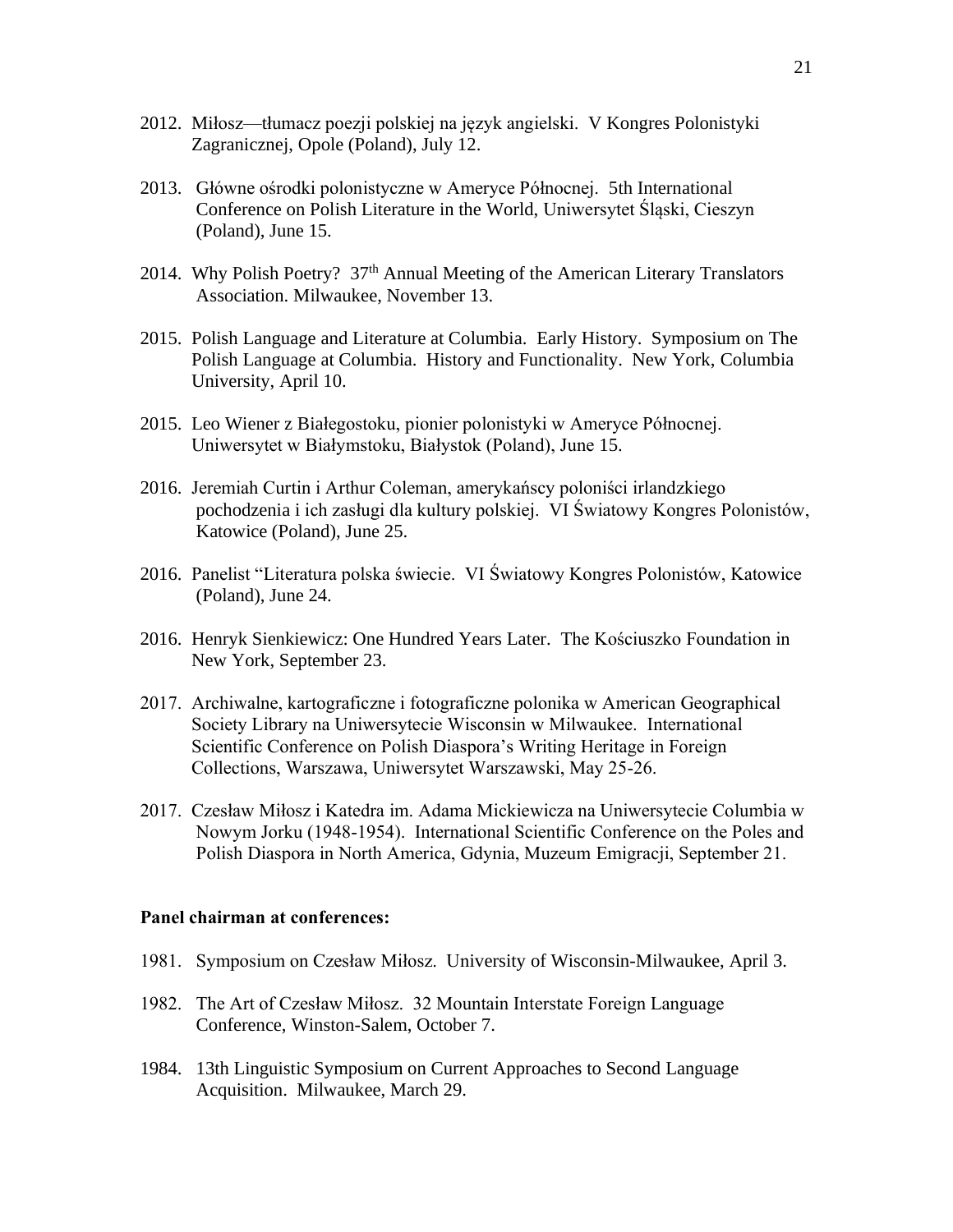- 1984 West Slavic Linguistics. AATSEEL Annual Meeting, Washington, D.C., December 28.
- 1985. 14th Annual Linguistic Symposium on Language Typology and Universals. Milwaukee, March 30.
- 1985. Polish Language Teaching: Methods and Materials. AATSEEL Annual Meeting, Chicago, December 27.
- 1985. The Art of Czesław Miłosz. AATSEEL Annual Meeting, Chicago, December 28.
- 1986. 15th Annual Linguistic Symposium on Morphology. Milwaukee, March 30.
- 1986. Polish Literature: In Search of a National Identity. AAASS Midwest Slavic Conference, Madison, April 19.
- 1987. 16th Annual Linguistic Symposium on Linguistic Categorization. Milwaukee, April 11.
- 1988. 17th Annual Linguistic Symposium on Literacy and Linguistics. Milwaukee, April 9.
- 1988. Polish Language Teaching: Methods and Materials. AATSEEL Annual Meeting, Washington, D.C., December 28.
- 1989. 18th Annual Linguistics Symposium on Second-Language Acquisition and Speech Pathology. Milwaukee, April 21.
- 1990. 19th Annual Linguistic Symposium on Explanation in Historical Linguistics. Session A and Session B. Milwaukee, April 20-22.
- 1991. 20th Annual Linguistic Symposium on Word Order in Discourse. Milwaukee, April 13.
- 1993. 22nd Annual Linguistic Symposium on Second Language Acquisition Theory and Pedagogy. Milwaukee, October 9.
- 1995. Conference of the Society for the Poles Abroad, Pułtusk (Poland), July 26.
- 1996. Henryk Sienkiewicz Anniversary Panel. 28 National Convention of AAASS, Boston, November 16.
- 1998. Adam Mickiewicz Bicentennial Perspectives. 56th Annual Meeting of PIASA, Georgetown University, Washington, D.C.,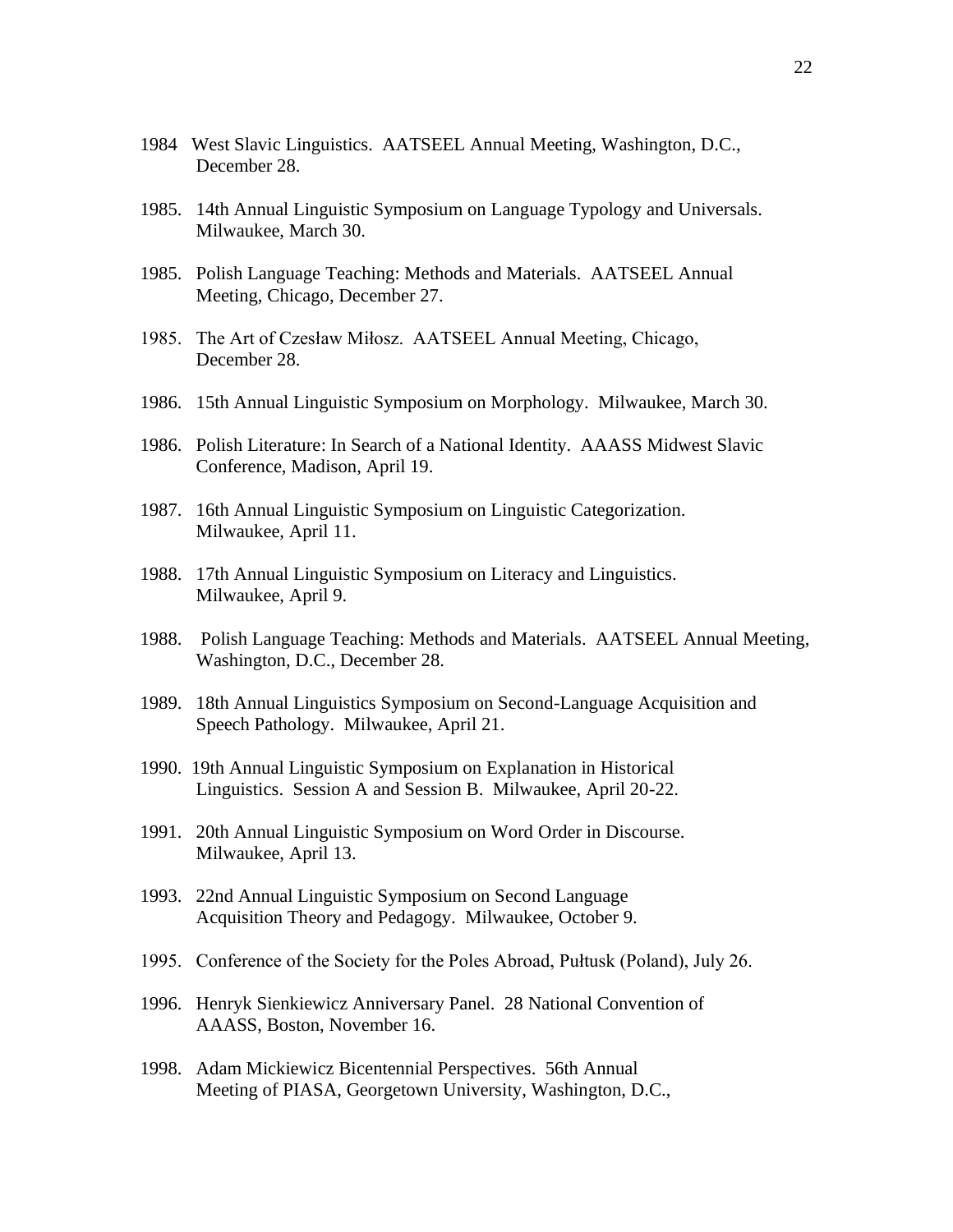June 12.

- 2000. Cultural Cross Currents; Polish Theatre and Drama. 58th Annual Meeting of PIASA, Jagiellonian University, Kraków (Poland), June 17.
- 2002. Co-chairman of the Fourth Workshop on Translation, Catholic University, Lublin (Poland), December 9-13.
- 2004. Co-chairman of the Fifth Workshop on Translation, Catholic University, Lublin (Poland), February 23-27.
- 2005. Co-chairman of the Sixth Workshop on Translation, Catholic University, Lublin (Poland), December 5-9.
- 2007. 2nd International Conference: Polish Literature in the World, Uniwersytet Śląski, Katowice (Poland), May 22.
- 2007. 65th Annual Meeting of PIASA. Georgetown University, Washington, D.C., June 15.
- 2009. 3rd International Conference: Polish Literature in the World, Uniwersytet Śląski, Cieszyn (Poland), June 8.
- 2011. 4<sup>th</sup> International Conference Polish Literature in the World, Uniwersytet Śląski, Katowice (Poland), May 6.
- 2012. V Kongres Polonistyki Zagranicznej, Uniwersytet Opolski, Opole (Poland), July 12.
- 2013. 5th International Conference on Polish Literature in the World, Uniwersytet Śląski, Cieszyn (Poland), July 15.
- 2014. South Korea's Rise: Politics, Economics, and Humanities. University of Wisconsin-Milwaukee, May 2.

### **Exhibits:**

- 1982. Early maps of Poland (1508-1772) in the American Geographical Society Collection, Golda Meir Library, University of Wisconsin-Milwaukee, October 8 - November 30.
- 1986. Polish posters. 1986 AAASS Midwest Slavic Conference, Madison, April 18-19.
- 1987. Contemporary Polish posters. Wayne State University, Detroit, April 25-May 25.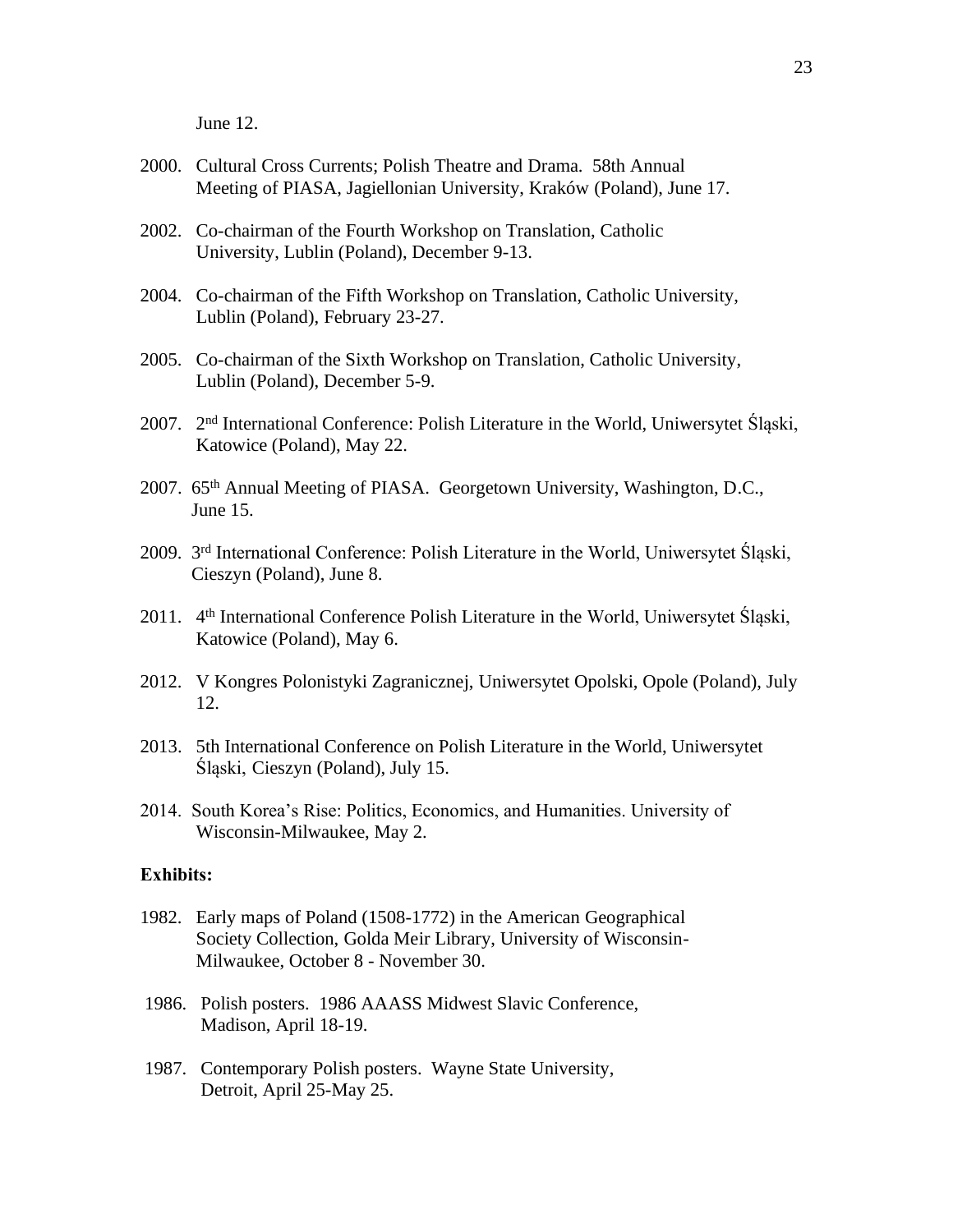- 1987. Wieś polska roku 1934 w fotografii Louise Arner Boyd. Muzeum Sztuki in Łódź (Poland), September-October (with Susan Gibson Mikoś).
- 1987. The art of Polish posters. Saginaw Valley State College, Michigan, October 5-12.
- 1987. The art of Polish posters. International Institute of Minnesota, Minneapolis, October 17-25.
- 1991. Polish posters. University of Minnesota, Minneapolis, May 5-25.
- 1992. The Polish Shout: Circus, Film, Opera and Theatre Posters: 1960's-1980's. University of Wisconsin-Milwaukee Art History Gallery, September 13- November 1.
- 1994. The Posters of Poland: 1960s-1980s. The University of Illinois at Chicago. January 10-21.

### **International activities:**

- 1979, 1980. Director of the University of Wisconsin-Milwaukee Summer Study in Poland, a one-month program at the Jagiellonian University in Kraków (Poland).
- 1980. Director of the University of Wisconsin-Milwaukee Soviet Seminar in Moscow, Leningrad and Tallin.

| 1981, 1984, 1985, | Director of the University of Wisconsin-Milwaukee    |
|-------------------|------------------------------------------------------|
| 1986, 1987, 1988, | Summer Study in Poland, a five-week program at the   |
| 1989, 1990, 1991, | John Paul II Catholic University of Lublin (Poland). |
| 1992, 1993, 1994, |                                                      |
| 1995, 1996, 1997, |                                                      |
| 1998, 1999, 2000, |                                                      |
| 2001, 2002, 2003, |                                                      |
| 2004, 2005, 2006, |                                                      |
| 2007, 2008, 2009, |                                                      |
| 2010, 2011, 2012, |                                                      |
| 2013, 2014, 2015, |                                                      |
| 2016, 2017, 2018, |                                                      |
| 2019,             |                                                      |

Lecturer in the Summer School of Polish Language and Culture at the John Paul II Catholic University of Lublin (Poland) (1997-present), and at the Summer School of